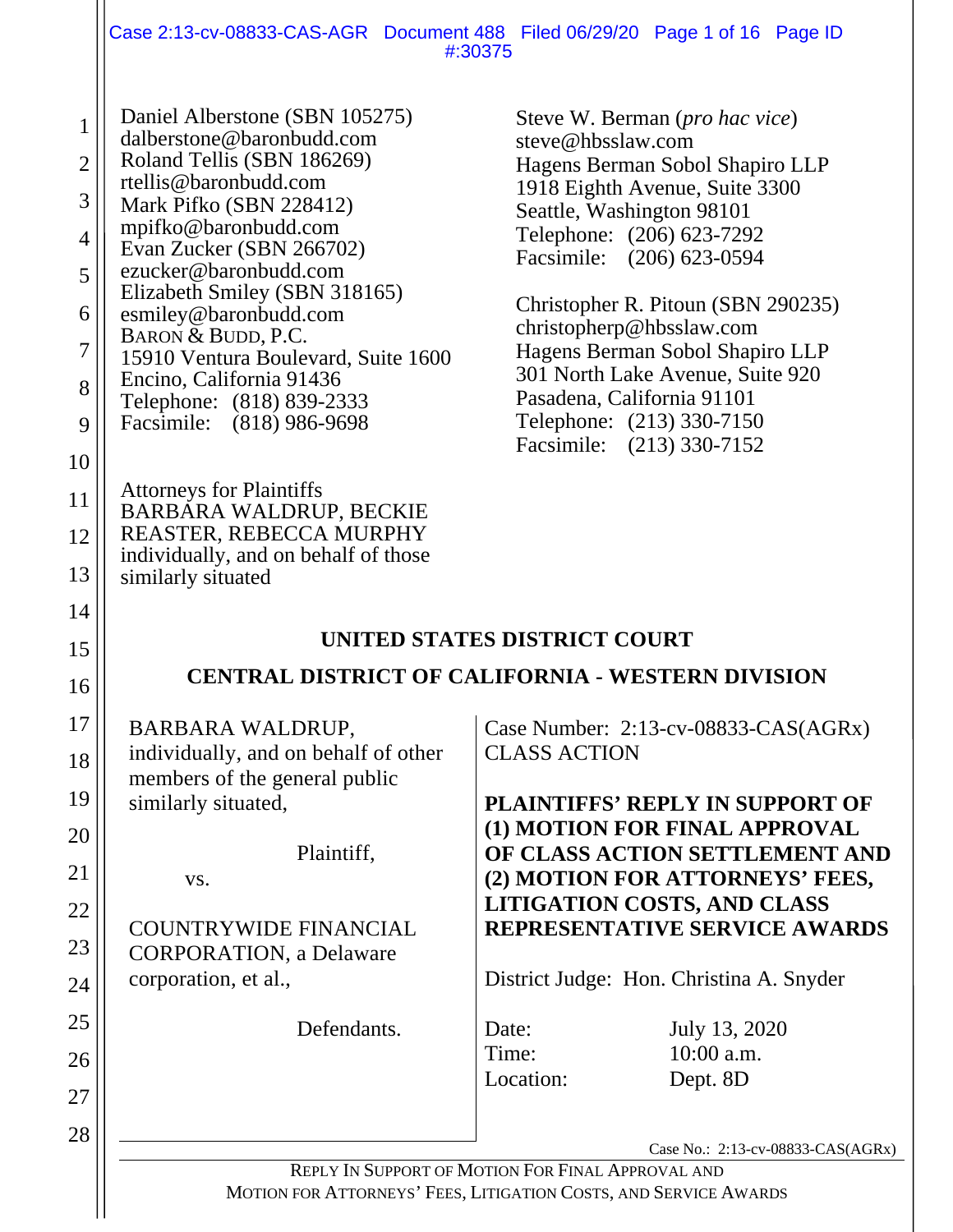|                                     |                                                                                                                            | Case 2:13-cv-08833-CAS-AGR Document 488 Filed 06/29/20 Page 2 of 16 Page ID<br>#:30376                                                                     |
|-------------------------------------|----------------------------------------------------------------------------------------------------------------------------|------------------------------------------------------------------------------------------------------------------------------------------------------------|
| $\mathbf{1}$<br>$\overline{2}$<br>3 | ELIZABETH WILLIAMS, BECKIE<br>REASTER, REBECCA MURPHY,<br>individually, and on behalf of all<br>others similarly situated, | Consolidated with<br>Case Number: 2:16-cv-4166 CAS(AGRx)                                                                                                   |
| 4                                   | Plaintiffs,                                                                                                                |                                                                                                                                                            |
| 5                                   | VS.                                                                                                                        |                                                                                                                                                            |
| 6<br>$\overline{7}$                 | <b>COUNTRYWIDE FINANCIAL</b><br><b>CORPORATION</b> , a Delaware<br>corporation, et al.                                     |                                                                                                                                                            |
| 8                                   | Defendants.                                                                                                                |                                                                                                                                                            |
| 9                                   |                                                                                                                            |                                                                                                                                                            |
| 10                                  |                                                                                                                            |                                                                                                                                                            |
| 11                                  |                                                                                                                            |                                                                                                                                                            |
| 12                                  |                                                                                                                            |                                                                                                                                                            |
| 13                                  |                                                                                                                            |                                                                                                                                                            |
| 14                                  |                                                                                                                            |                                                                                                                                                            |
| 15                                  |                                                                                                                            |                                                                                                                                                            |
| 16                                  |                                                                                                                            |                                                                                                                                                            |
| 17                                  |                                                                                                                            |                                                                                                                                                            |
| 18                                  |                                                                                                                            |                                                                                                                                                            |
| 19                                  |                                                                                                                            |                                                                                                                                                            |
| 20                                  |                                                                                                                            |                                                                                                                                                            |
| 21                                  |                                                                                                                            |                                                                                                                                                            |
| 22                                  |                                                                                                                            |                                                                                                                                                            |
| 23                                  |                                                                                                                            |                                                                                                                                                            |
| 24                                  |                                                                                                                            |                                                                                                                                                            |
| 25                                  |                                                                                                                            |                                                                                                                                                            |
| 26                                  |                                                                                                                            |                                                                                                                                                            |
| 27                                  |                                                                                                                            |                                                                                                                                                            |
| 28                                  |                                                                                                                            | Case No.: 2:13-cv-08833-CAS(AGRx)<br>REPLY IN SUPPORT OF MOTION FOR FINAL APPROVAL AND<br>MOTION FOR ATTORNEYS' FEES, LITIGATION COSTS, AND SERVICE AWARDS |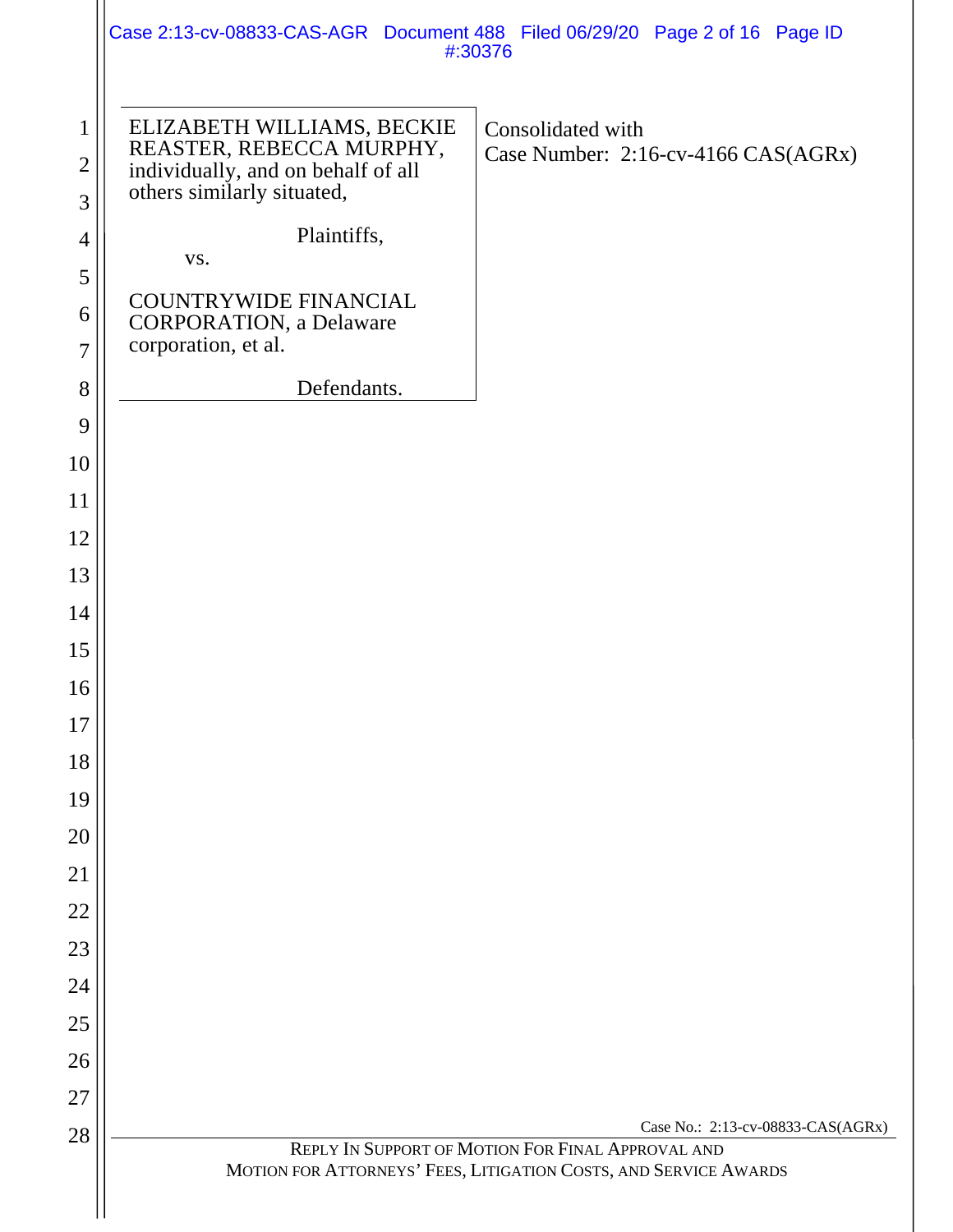|                                              |    |                 | <b>TABLE OF CONTENTS</b>                                                                                                   |
|----------------------------------------------|----|-----------------|----------------------------------------------------------------------------------------------------------------------------|
| 2                                            |    |                 | <b>PAGE</b>                                                                                                                |
| 3                                            |    |                 |                                                                                                                            |
| $\overline{4}$                               | I. |                 |                                                                                                                            |
| 5                                            | Π. |                 |                                                                                                                            |
| 6                                            |    | A.              |                                                                                                                            |
| 7<br>8                                       |    | <b>B.</b>       | The Settlement Class's Favorable Reaction to the Settlement Strongly                                                       |
| 9<br>10                                      |    | $\mathcal{C}$ . | Two of the Five "Objections" Are Invalid And, At Most, Should be                                                           |
| 11                                           |    | D.              |                                                                                                                            |
| 12                                           |    | 1.              |                                                                                                                            |
| 13                                           |    | 2.              |                                                                                                                            |
| 14<br>15<br>16                               |    | 3.              | Mr. Garland Mistakenly Interprets the Settlement Terms and<br>Provides No Legitimate Basis for Challenging Class Counsel's |
| 17                                           |    | CONCLUSION.     |                                                                                                                            |
| 18                                           | Ш. |                 | 10                                                                                                                         |
|                                              |    |                 |                                                                                                                            |
|                                              |    |                 |                                                                                                                            |
|                                              |    |                 |                                                                                                                            |
|                                              |    |                 |                                                                                                                            |
|                                              |    |                 |                                                                                                                            |
|                                              |    |                 |                                                                                                                            |
|                                              |    |                 |                                                                                                                            |
|                                              |    |                 |                                                                                                                            |
| 19<br>20<br>21<br>22<br>23<br>24<br>25<br>26 |    |                 |                                                                                                                            |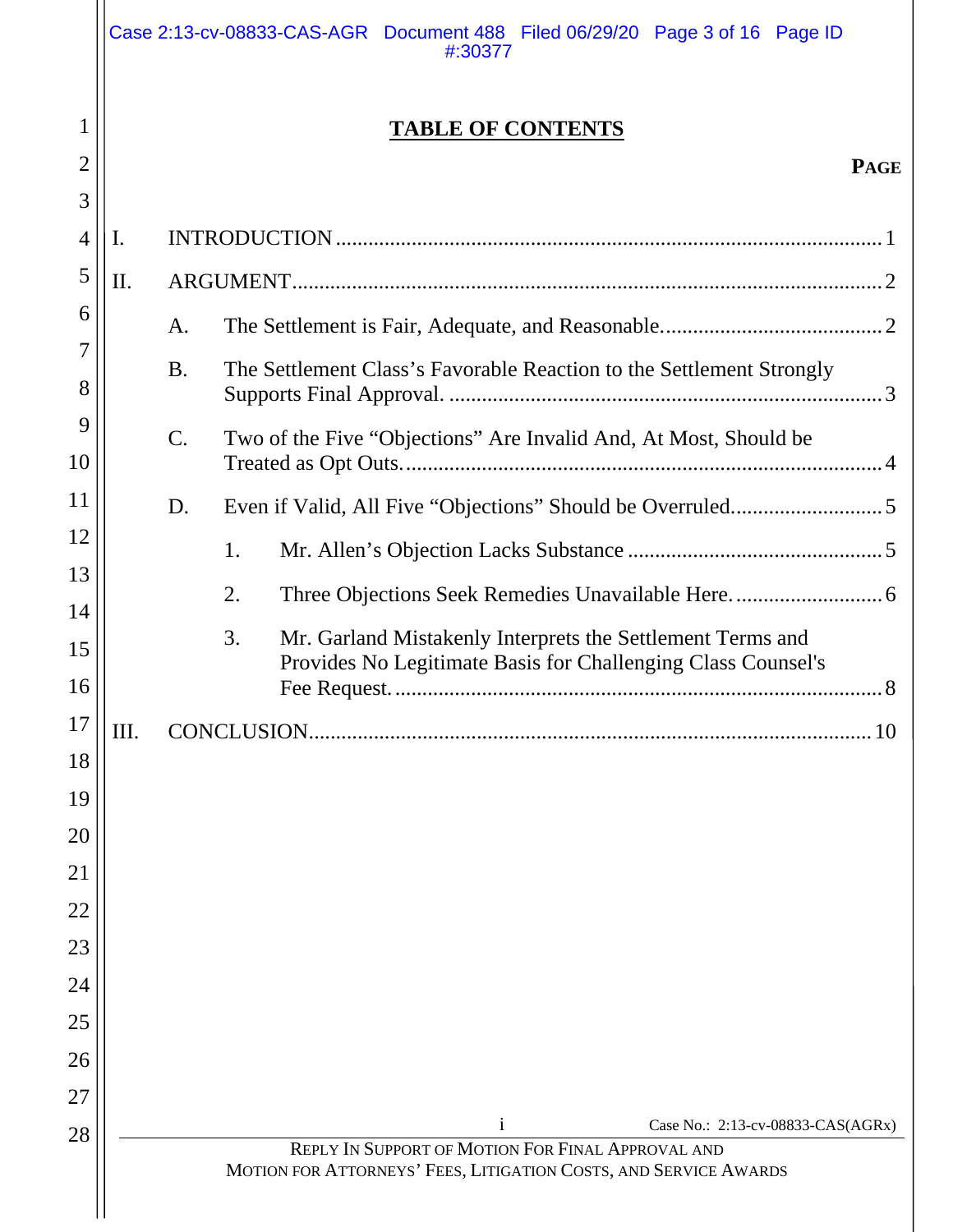|                | Case 2:13-cv-08833-CAS-AGR Document 488 Filed 06/29/20 Page 4 of 16 Page ID<br>#:30378                                |
|----------------|-----------------------------------------------------------------------------------------------------------------------|
| 2              | <b>TABLE OF AUTHORITIES</b><br>Page(s)                                                                                |
| 3              | <b>Cases</b>                                                                                                          |
| $\overline{4}$ | Asghari v. Volkswagen Grp. of Am.,                                                                                    |
| 5              |                                                                                                                       |
| 6              | Churchill Vill. v. Gen. Elec.,                                                                                        |
| 7              |                                                                                                                       |
| 8              | Cook v. Niedert,                                                                                                      |
| 9              |                                                                                                                       |
| 10             | Craft v. County of San Bernardino,                                                                                    |
| 11             |                                                                                                                       |
| 12             | Cruz v. Sky Chefs, Inc.,                                                                                              |
| 13             |                                                                                                                       |
| 14             | Eisen v. Porsche Cars North America, Inc.,                                                                            |
| 15             | Glass v. UBS Fin. Servs., Inc.,                                                                                       |
| 16             |                                                                                                                       |
| 17             | In re Google Referrer Header Priv. Litig.,                                                                            |
| 18             |                                                                                                                       |
| 19             | Gutierrez v. Wells Fargo Bank, N.A.,                                                                                  |
| 20             | No. C 07-05923 WHA, 2015 U.S. Dist. LEXIS 67298 (N.D. Cal. May 21,                                                    |
| 21             |                                                                                                                       |
| <u>22</u>      | Hanlon v. Chrysler Corp.,                                                                                             |
| 23             | Heflebower v. JPMorgan Chase Bank, NA.,                                                                               |
| 24             |                                                                                                                       |
| 25             | Hendricks v. StarKist Co.,                                                                                            |
| 26             |                                                                                                                       |
| 27<br>28       | Linney v. Cellular Alaska P'ship,<br>Case No.: 2:13-cv-08833-CAS(AGRx)                                                |
|                | REPLY IN SUPPORT OF MOTION FOR FINAL APPROVAL AND<br>MOTION FOR ATTORNEYS' FEES, LITIGATION COSTS, AND SERVICE AWARDS |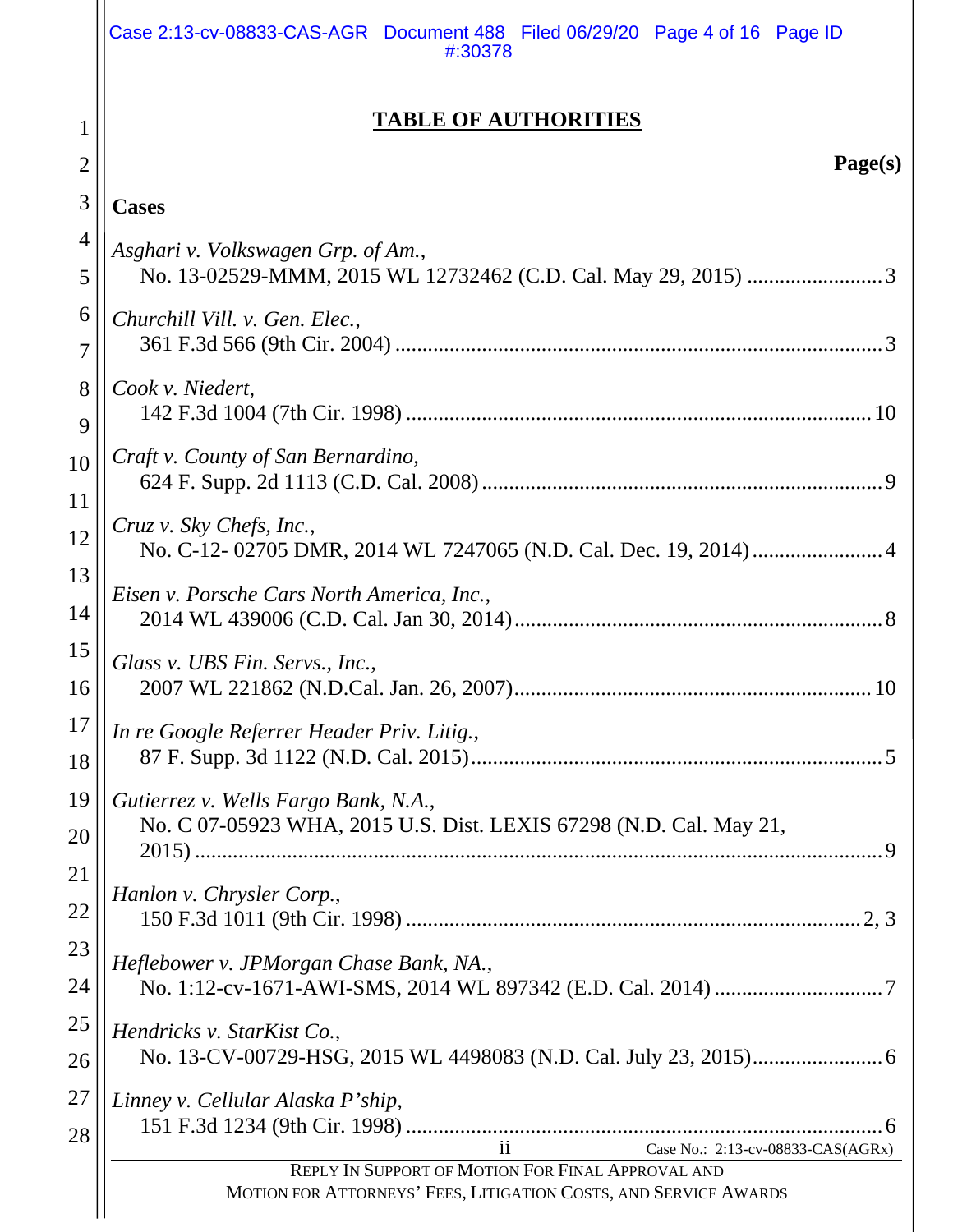|                          | Case 2:13-cv-08833-CAS-AGR Document 488 Filed 06/29/20 Page 5 of 16 Page ID<br>#:30379                                  |
|--------------------------|-------------------------------------------------------------------------------------------------------------------------|
| 1<br>$\overline{2}$      | In re Mego Fin. Corp. Sec. Litig.,                                                                                      |
| 3                        | Nat'l Rural Telecom. Coop. v. DIRECTV, Inc.,                                                                            |
| $\overline{4}$<br>5<br>6 | In re NCAA Ath. Grant-In-Aid Cap Antitrust Litig.,<br>No. 4:14-md-2541-CW, 2017 U.S. Dist. LEXIS 201108 (N.D. Cal. Dec. |
| $\overline{7}$<br>8      | Negrete v. Allianz Life Insurance Company of North America,                                                             |
| 9<br>10                  | Officers for Justice v. Civil Service Commission,                                                                       |
| 11                       | Van Vranken v. Atl. Richfield Co.,                                                                                      |
| 12<br>13                 | Vaughn v. Am. Honda Motor Co.,                                                                                          |
| 14<br>15                 | Villegas v. J.P. Morgan Chase & Co.,<br>No. CV 09-00261 SBA EMC, 2012 WL 5878390 (N.D. Cal. Nov. 21,                    |
| 16<br>17                 | <b>Other Authorities</b>                                                                                                |
| 18                       | Federal Civil Procedure Rule 23<br>3.8                                                                                  |
| 19                       |                                                                                                                         |
| 20                       |                                                                                                                         |
| 21                       |                                                                                                                         |
| 22                       |                                                                                                                         |
| 23                       |                                                                                                                         |
| 24                       |                                                                                                                         |
| 25                       |                                                                                                                         |
| 26                       |                                                                                                                         |
| 27                       |                                                                                                                         |
| 28                       | $\overline{111}$<br>Case No.: 2:13-cv-08833-CAS(AGRx)                                                                   |
|                          | REPLY IN SUPPORT OF MOTION FOR FINAL APPROVAL AND<br>MOTION FOR ATTORNEYS' FEES, LITIGATION COSTS, AND SERVICE AWARDS   |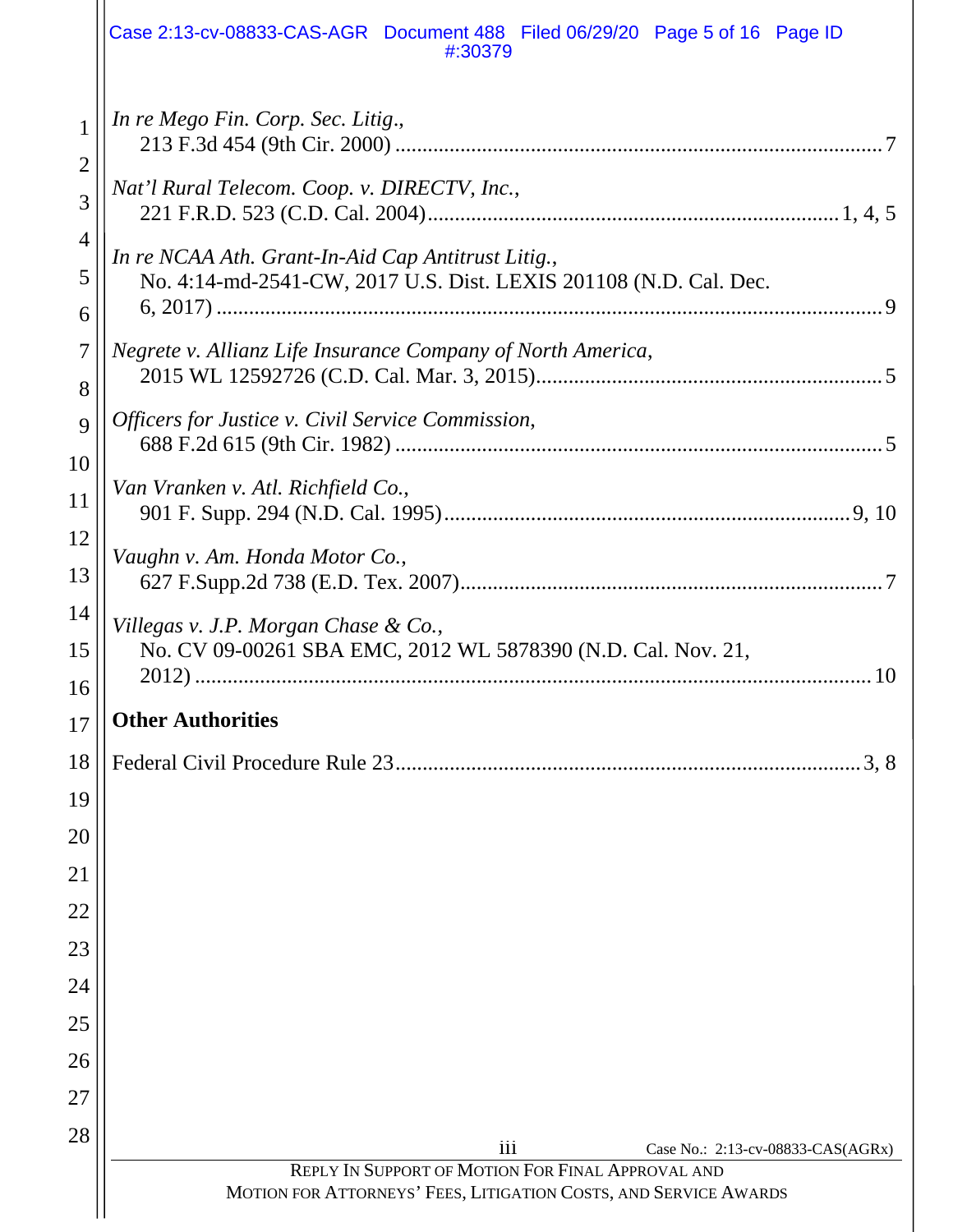# **MEMORANDUM OF POINTS AND AUTHORITIES I. INTRODUCTION**

By any measure, the Settlement here is an excellent outcome for millions of consumers who paid for appraisals which allegedly failed to comply with the Uniform Standards of Professional Appraisal Practice ("USPAP"). With the objection and opt-out deadline now passed, the Court no longer has to take Class Counsel's word for it. After 2,375,780 mailed settlement notice packets, publication in print media and on-line, 21,902 telephone calls with class members and 48,068 unique visits to the settlement website, only 33 class members have opted out – representing approximately 0.00001% of the Settlement Class – and only five class members submitted "objections," although two failed to comply with the directions for doing in the Court's Preliminary Approval Order making their "objections" facially invalid. However, even if all the purported "objections" are deemed valid, *none* question the fundamental fairness of the Settlement. Instead, as detailed below, the objectors either fail to offer any substantive basis to deny final approval, or they complain about financial hardships that have uniquely impacted their lives and seek remedies unavailable in this case, even if it was tried to verdict.

Given the high-profile and well-publicized nature of this litigation, the low opt out and objection rate reflects the Class Members' resounding approval of the Settlement and constitutes powerful evidence of the Settlement's fairness and adequacy. *See, e.g.*, *Nat'l Rural Telecom. Coop. v. DIRECTV, Inc.*, 221 F.R.D. 523, 529 (C.D. Cal. 2004) ("It is established that the absence of a large number of objections to a proposed class action settlement raises a strong presumption that the terms of a proposed class action settlement are favorable to the class members.").

In the end, the record here is clear. Resolving this litigation was no easy feat. The Settlement is the result of contentious, active litigation coupled with protracted and highly-complex settlement negotiations overseen by the Court-appointed mediator. The \$250 million *non-reversionary* common fund settlement, which by all accounts was based

1

2

3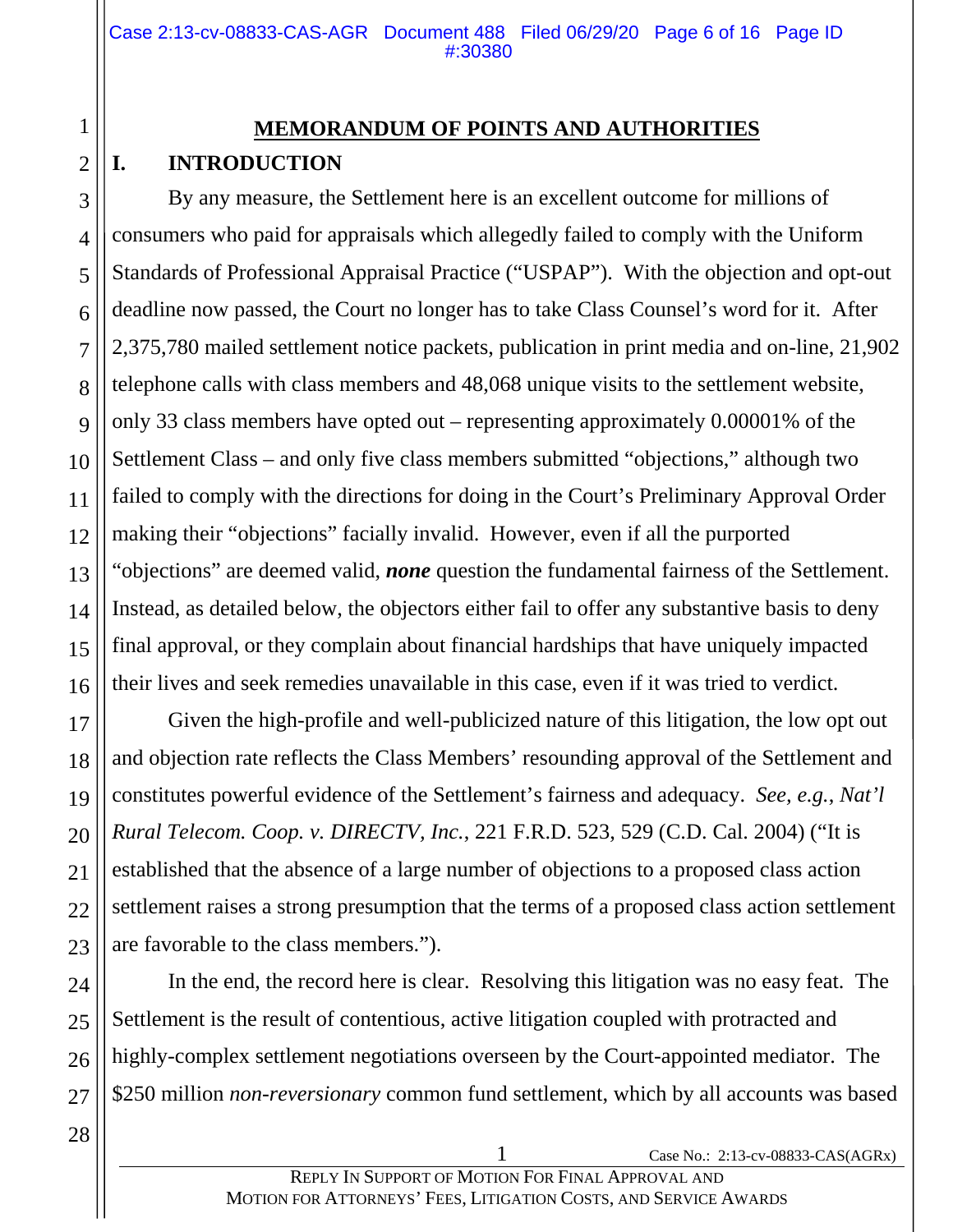#### Case 2:13-cv-08833-CAS-AGR Document 488 Filed 06/29/20 Page 7 of 16 Page ID #:30381

on a novel and difficult legal theory, is an extraordinary result for Class Members, and is objectively fair, reasonable, and adequate.

And, for their work in achieving this settlement, Class Counsel seek \$49,364,800.06 in attorneys' fees and \$2,366,250.80 in expenses. As set forth in Plaintiffs' opening motion, Class Counsel's requested fee is 19.55% of the total \$252,500,000 settlement amount, which is below the Ninth Circuit's 25% benchmark for fees awarded as a percentage of a common fund. Moreover, to the extent the Court wishes to employ a "cross check" against Class Counsel's lodestar to ensure that the fees awarded are reasonable, the amount represents a 2.9 multiplier, which is inherently reasonable given the enormous risks and benefits achieved. By any measure, the request seeks fair and reasonable compensation for Class Counsel's time and effort, which resulted in substantial benefits to millions of Class Members, *only after seven years of difficult work*, without any guarantee of recovery or reimbursement of expenses.

Finally, Plaintiffs Barbara Waldrup, Beckie Reaster and Rebecca Murphy (the "Class Representatives") each request a service award of \$15,000 to be paid from the Settlement common fund. This service award amount is reasonable in light of the valuable benefits the Class Representatives conferred to the Settlement Class.

For all the reasons set forth below and in Plaintiffs' Motion for Final Approval of Class Action Settlement and Motion for an Award of Attorneys' Fees, Litigation Costs, and Service Awards, Plaintiffs respectfully request that the Court grant final approval of the proposed Settlement and approve Class Counsel's reasonable request for attorneys' fees and costs, along with service awards for the Class Representatives.

## **II. ARGUMENT**

## **A. The Settlement is Fair, Adequate, and Reasonable.**

Case No.: 2:13-cv-08833-CAS(AGRx) At the final approval stage, the primary inquiry is "whether a proposed settlement is fundamentally fair, adequate, and reasonable." *Hanlon v. Chrysler Corp.*, 150 F.3d 1011, 1026 (9th Cir. 1998) (citation omitted). In making this determination, the question the Court must answer "is not whether the final product could be prettier, smarter or snazzier,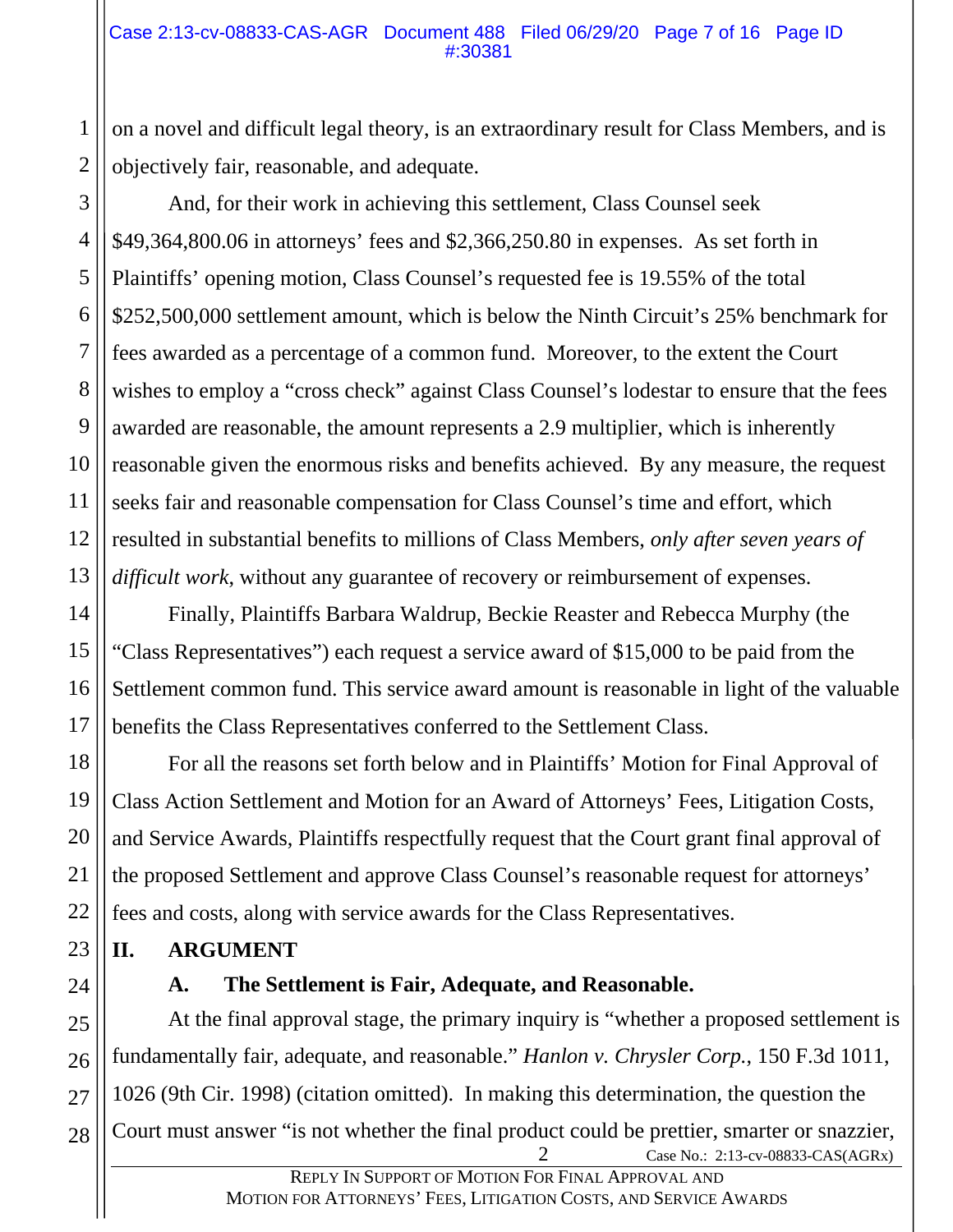but whether it is fair, adequate and free from collusion." *Id.* at 1027.

Under Rule 23(e), examination of proposed class settlements occurs at the preliminary approval stage where the Court determines whether it will likely approve the settlement and certify the class for settlement purposes before class notice is sent. Fed. R. Civ. P. 23(e). Here, the Court made these findings when it granted preliminary approval. (Dkt. 475). The Court found that the Settlement was "fair, reasonable, and adequate in light of the relevant factual, legal, practical, and procedural considerations" to warrant sending notice of Settlement to the Settlement Class." *Id.*  $\parallel$  6. This remains true, and now we know that the overwhelming majority of the Settlement Class agrees as well.

## **B. The Settlement Class's Favorable Reaction to the Settlement Strongly Supports Final Approval.**

As noted in Plaintiffs' opening motion, the Settlement Administrator commenced the Court-approved notice program on April 13, 2020, and the June 15, 2020 deadline to object or opt-out has now passed. *See* concurrently filed Supplemental Declaration of Cameron R. Azari ("Azari Suppl. Decl.").

Plaintiffs are pleased to report that following 2,375,780 mailed settlement notice packets, publication in print media and on-line, 21,902 telephone calls with class members and 48,068 unique visits to the settlement website, only 33 class members have opted out – representing approximately 0.00001% of the Settlement Class—and only five Settlement Class Members purport to "object" to the Settlement. Azari Suppl. Decl. at ¶¶ 6-18. Such a small percentage of exclusions and objections under any circumstances strongly favors final approval, especially here given the well-publicized nature of this litigation and the alleged conduct that was at issue. *See Churchill Vill. v. Gen. Elec.*, 361 F.3d 566, 577 (9th Cir. 2004) (affirming final approval where "only 45" of the approximately 90,000 notified class members objected and 500 opted out); *Asghari v. Volkswagen Grp. of Am.*, No. 13-02529-MMM, 2015 WL 12732462, at \*22 (C.D. Cal. May 29, 2015) (approving class settlement where 15 objected out of 224,853 class notice recipients, which "indicates that generally, class members favor the proposed settlement

REPLY IN SUPPORT OF MOTION FOR FINAL APPROVAL AND MOTION FOR ATTORNEYS' FEES, LITIGATION COSTS, AND SERVICE AWARDS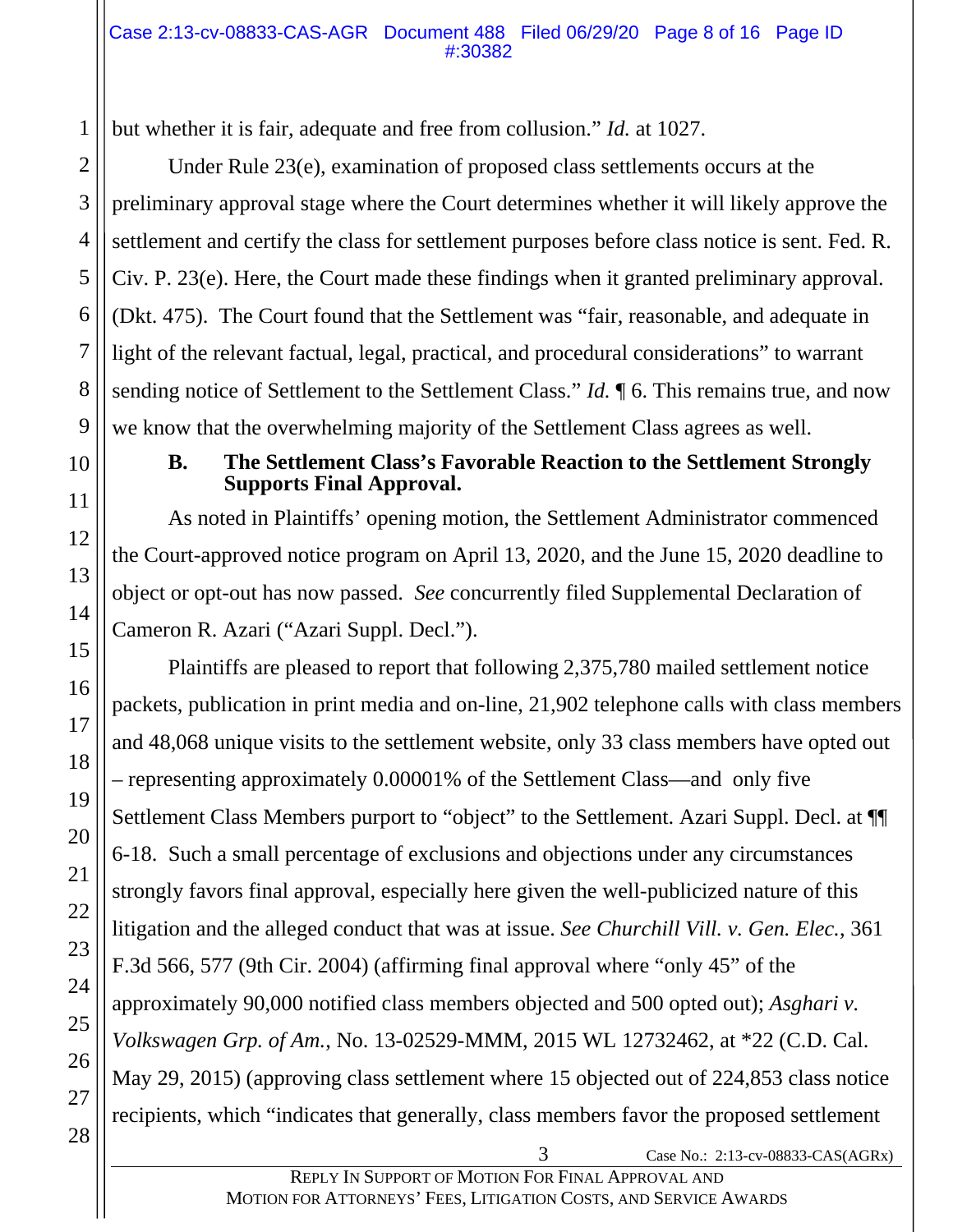and find it fair"); *Cruz v. Sky Chefs, Inc.*, No. C-12- 02705 DMR, 2014 WL 7247065, at \*5 (N.D. Cal. Dec. 19, 2014) ("A court may appropriately infer that a class action settlement is fair, adequate, and reasonable when few class members object to it.") (citing *Churchill*, 361 F.3d at 577); *Nat'l Rural Telecomms. Coop.*, 221 F.R.D. at 529 ("It is established that the absence of a large number of objections to a proposed class action settlement raises a strong presumption that the terms of a proposed class action settlement are favorable to the class members.").

## **C. Two of the Five "Objections" Are Invalid And, At Most, Should be Treated as Opt Outs.**

The Court's Preliminary Approval Order made clear that Class Members who wish to object must timely file written objections with the Court, on or before June 15, 2020, and serve them on Class Counsel and Counsel for the Defendants. (Dkt. 475 at ¶ 12). The Order further provides that any Class Member that fails to comply "shall not be treated as having filed a valid Objection to the Settlement." *Id.* Two objectors, Franklin Allen and James E. Mack, failed to file their objections with the Court in compliance with the Preliminary Approval Order and Settlement. These "objections" are thus facially invalid and should be disregarded by the Court. Additionally, as noted below, their objections appear to focus on financial hardships that have uniquely impacted their lives and seek remedies unavailable in this case. Class Counsel understand these Class Members feel strongly about their circumstances, but their concerns are beyond the scope of this case. Nevertheless, rather than deem their "objections" invalid, Class Counsel and Defendants' Counsel do not oppose this Court's treatment of these otherwise invalid objections as timely opt outs under the Settlement. *See Hanlon*, 150 F.3d at 1024-25 (9th Cir. 1998) (trial court has authority and discretion to deem class members as having opted out of a settlement class). Doing so gives these three Class Members a chance to raise their individualized grievances directly with the Defendants and attempt to obtain the remedies they desire. Nevertheless, if the Court desires to consider the merits of these objections, as discussed below, they should all be overruled.

1

2

3

4

5

6

7

8

9

10

11

12

13

14

15

16

17

18

19

20

21

22

23

24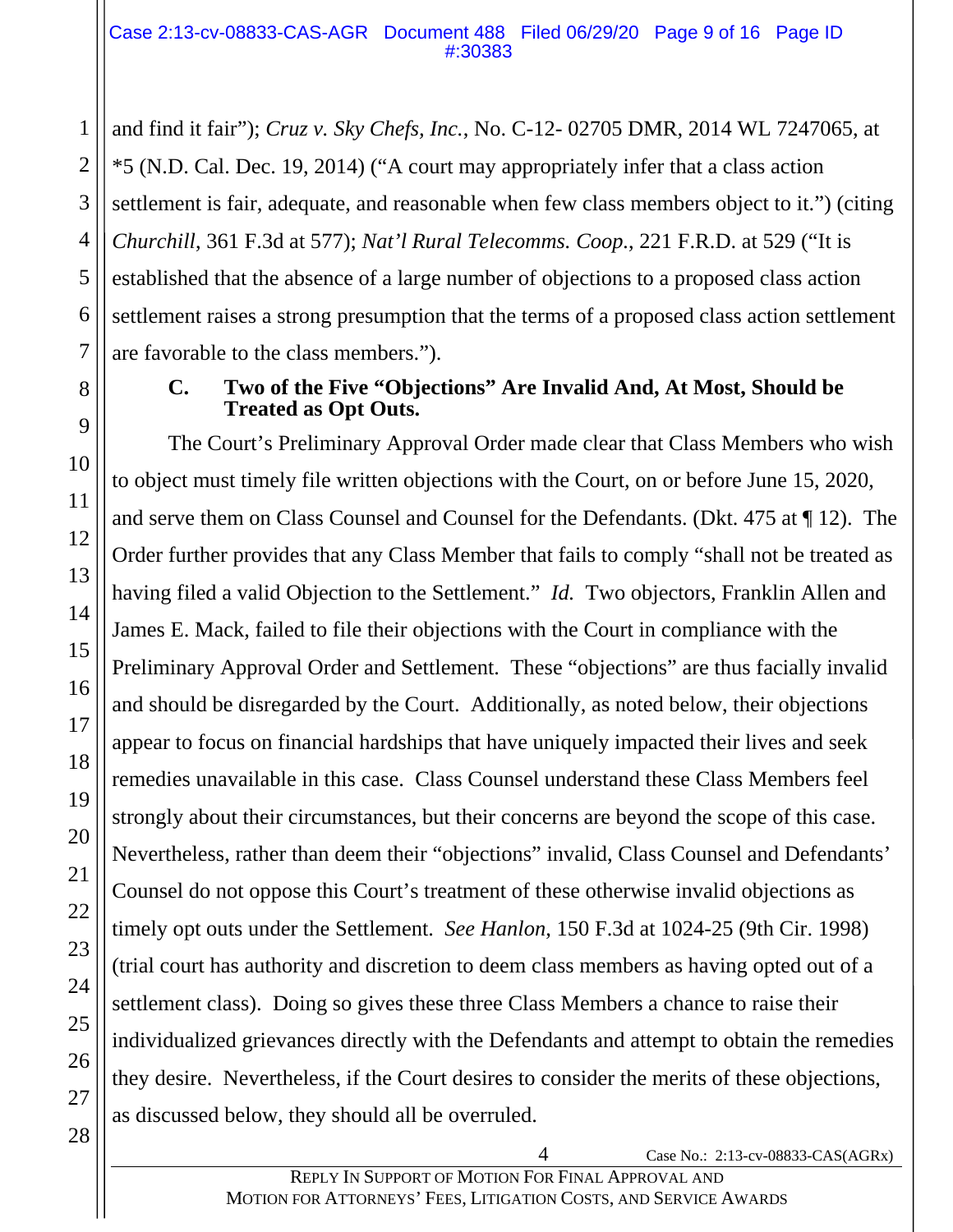# **D. Even if Valid, All Five "Objections" Should be Overruled.**

There is a strong judicial policy favoring settlement, "unless the settlement is clearly inadequate, its acceptance and approval are preferable to lengthy and expensive litigation with uncertain results." *Nat'l Rural Telecomms. Coop.*, 221 F.R.D. at 526 (quoting 4 A. Conte & H. Newberg, *Newberg on Class Actions*, § 11:40 at 155 (4th 3d. 2002)). "[T]he proposed settlement is not to be judged against a hypothetical or speculative measure of what might have been achieved by the negotiators." *Officers for Justice v. Civil Service Commission*, 688 F.2d 615, 625 (9th Cir. 1982). Furthermore, in challenging the reasonableness of a class action settlement, "objectors to a class action settlement bear the burden of proving any assertions they raise challenging the reasonableness of a class action settlement." *In re Google Referrer Header Priv. Litig.*, 87 F. Supp. 3d 1122, 1137 (N.D. Cal. 2015) (citing *United States v. Oregon*, 913 F.2d 576, 581 (9th Cir. 1990)). None of the objectors here have met their burden.

# **1. Mr. Allen's Objection Lacks Substance**

Class Member Franklin Allen's objection, in its entirety, consists of his cryptic complaint that "22 percent reimbursement is not acceptable for the violation. I am requesting for mediation." As a threshold matter, there is no right to mediation under the Settlement. If Mr. Allen desires to negotiate further with Defendants, he can do so as an opt-out class member pursuing his own course of action. With respect to his complaint about the reimbursement percentage, this Court's Preliminary Approval Order makes clear that an objector must "state the legal or factual grounds for each Objection with specificity," among other requirements. (Dkt. 475 at ¶ 12). Mr. Allen neither offers any legal or factual basis for his objection, nor does he articulate what reimbursement percentage he would find acceptable. Nevertheless, as this Court has previously noted, an objector's desire for a "better deal" is not a valid ground for objecting to a settlement. *See Negrete v. Allianz Life Insurance Company of North America*, 2015 WL 12592726 (C.D. Cal. Mar. 3, 2015)("Several of the objections express a desire for a better deal… But these are not valid grounds for objecting to a proposed class settlement. 'That the Objectors

1

2

3

4

5

6

7

8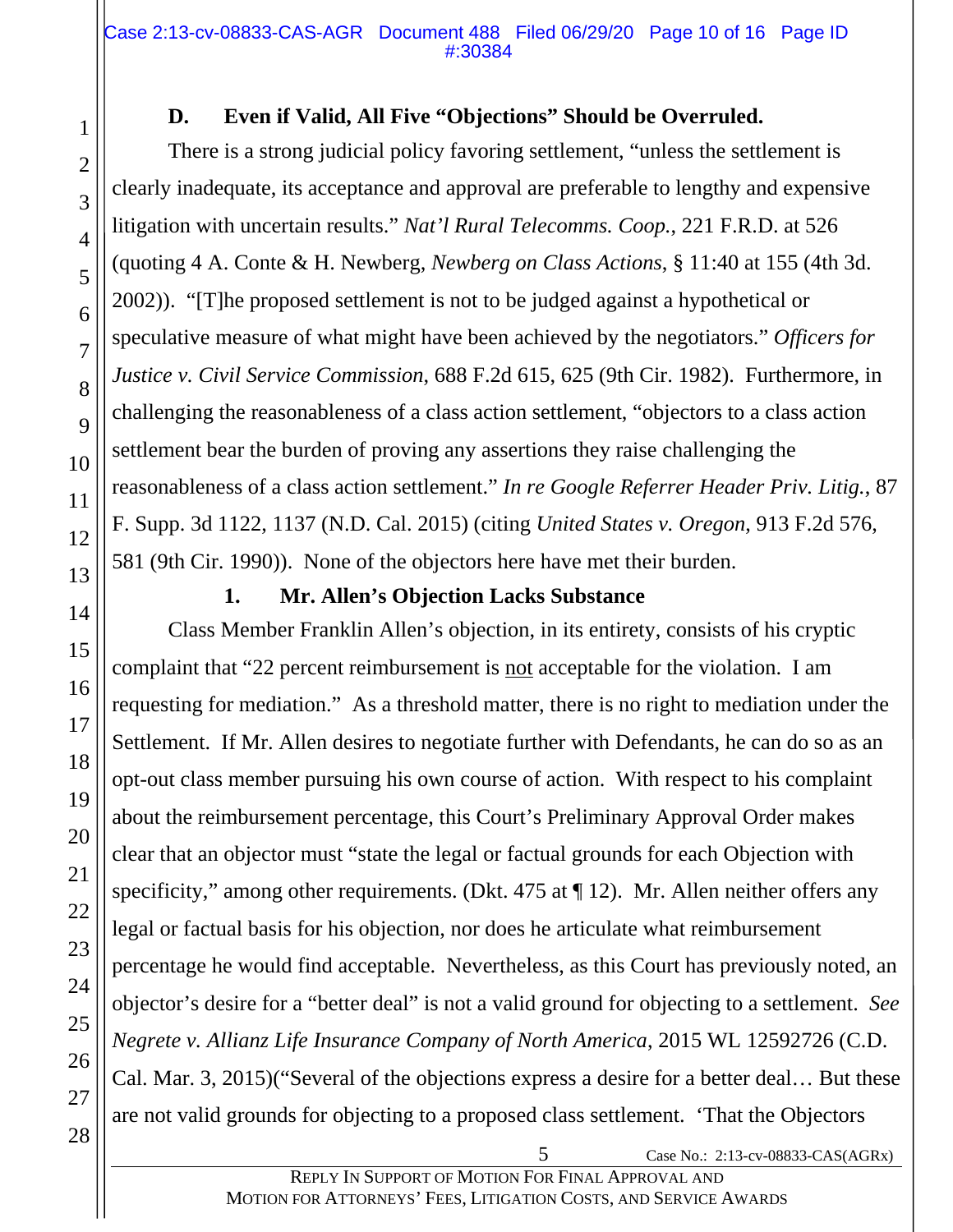may have made another bargain is beside the point; settling parties need not find the most ideal terms.").

As discussed in Plaintiffs' Motion for Final Approval, and in the supporting declaration of Professor Brian Fitzpatrick, given the obstacles Plaintiffs faced at trial, a gross recovery equal to 29.6% of the total appraisal fees assessed to borrowers is unquestionably fair and reasonable.<sup>1</sup> Indeed, in granting class certification, this Court cautioned that Plaintiffs' RICO claim presented "a close question, particularly because the alleged USPAP violation underlying plaintiffs' claims is based on an ethical standard that is seldom, if ever, subject to judicial scrutiny." Dkt. 248 at p. 35. And, Defendants argued that Plaintiffs' full-refund model was flawed because appraisals were, in fact, completed, even if non-USPAP complaint, and borrowers benefited through successful loan closings and refinancings. In this regard, the Court again cautioned that "[i]n seeking a full refund, plaintiffs will have the burden at trial to prove that defendant's USPAP violations rendered the appraisals worthless to borrowers." (*Id.* at p. 37).

# **2. Three Objections Seek Remedies Unavailable Here.**

Three objectors, Susan Gloria Fineout, Kevin and Juanika Harper (the "Harpers") and James E. Mack, all focus on tragic financial hardships that have uniquely impacted their lives. For example, Ms. Fineout details her on-going litigation history with Countrywide over a disputed "foreclosure nightmare" in which she claims she incurred substantial legal fees and medical expenses, and desires to recover for "stress" resulting from "far more than just property appraisal dilemas (sic)." (Dkt. 483, p. 5). In this regard,

6 Case No.: 2:13-cv-08833-CAS(AGRx)

1

2

3

4

5

6

7

8

9

10

<sup>28</sup>  $\overline{a}$ <sup>1</sup> Courts have approved fractional recoveries when the risk of proceeding to trial presents a substantial chance of recovering nothing. *See Linney v. Cellular Alaska P'ship,* 151 F.3d 1234, 1242 (9th Cir. 1998) (settlement amounting to a fraction of the potential total recovery was reasonable given the significant risks of going to trial); *Hendricks v. StarKist Co.*, No. 13-CV-00729-HSG, 2015 WL 4498083, at \*7 (N.D. Cal. July 23, 2015) (settlement representing "only a single-digit percentage of the maximum potential exposure" was reasonable given the defenses and potential weaknesses in the plaintiffs' case).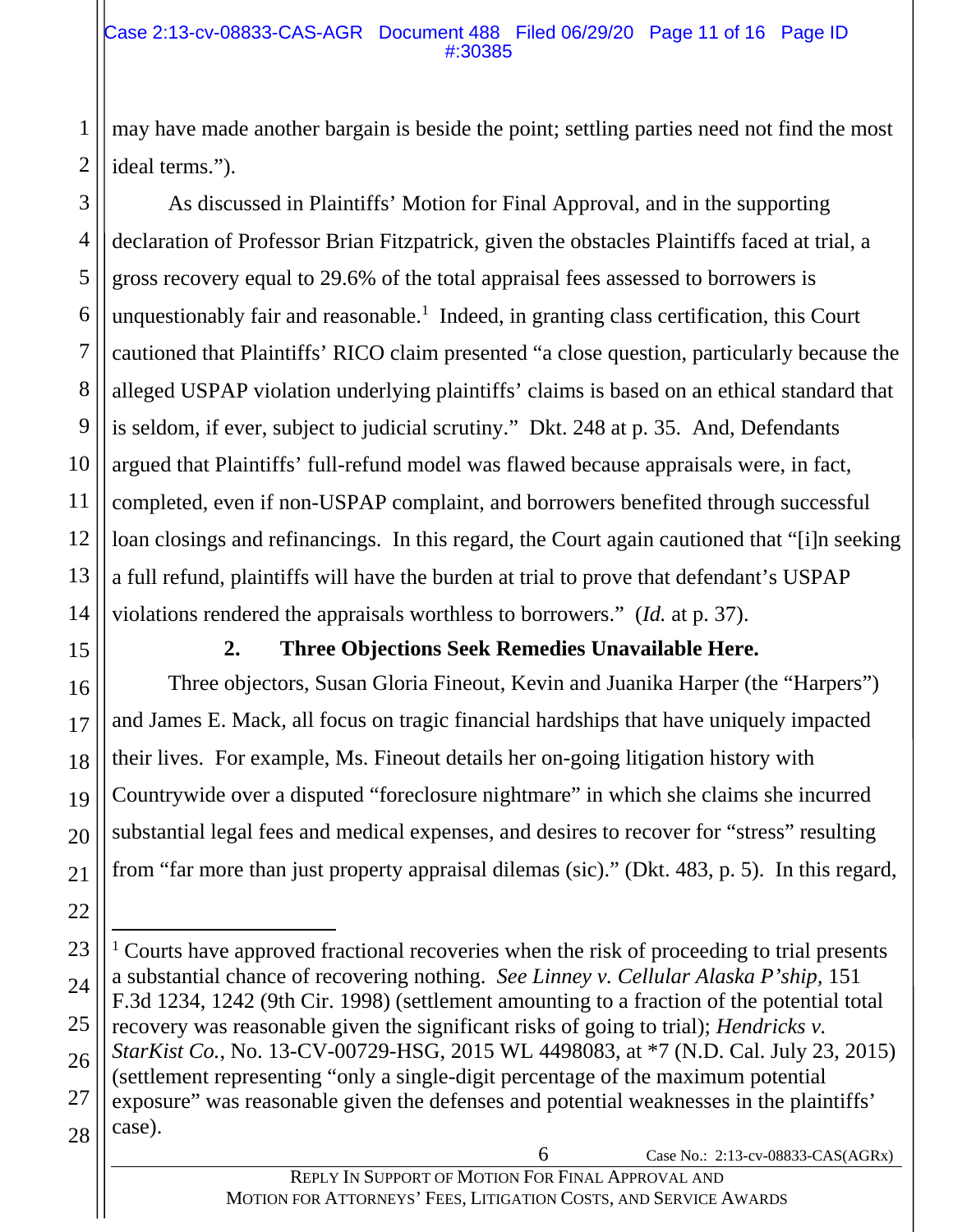#### Case 2:13-cv-08833-CAS-AGR Document 488 Filed 06/29/20 Page 12 of 16 Page ID #:30386

Ms. Fineout believes she has claims for breach of contract, misrepresentation and other alleged improper conduct related to her mortgage application, none of which is at issue here. For their part, the Harpers endured significant financial struggles resulting from a loss of employment and Ms. Harper's admirable decision to join the United States Public Health Service following Hurricane Katrina. Along the way, the Harpers had great difficulty attempting to refinance and, thereafter, sell a home whose value had dropped precipitously. The Harpers desire to recover "the difference between what we paid for our house" and "what the original appraisal value should have been..." Finally, although Mr. Mack does not detail his financial hardship, he desires compensation for "the aggravation caused by the Defendants."

11 12 13 14 15 16 17 18 19 20 21 22 23 24 25 26 The sincerity of these objectors' concerns is undeniable but, at bottom, they seek remedies unavailable in this class case, even if it was tried to verdict, and therefore should be overruled. *See, e.g.*, *In re Mego Fin. Corp. Sec. Litig*., 213 F.3d 454, 461-63 (9th Cir. 2000) (affirming district court's final approval of a settlement over objection made by class member that he was entitled to additional damages not available in the litigation). Indeed, the only legal claim applicable to these Class Members is Plaintiffs' nationwide RICO claim which properly seeks reimbursement of out of pocket appraisal fees, not "aggravation" damages or damages based on diminished property value. *See, e*.g., *Heflebower v. JPMorgan Chase Bank, NA.*, No. 1:12-cv-1671-AWI-SMS, 2014 WL 897342 at \* 6 (E.D. Cal. 2014). And, these objectors fail to take into account the difficulties in establishing classwide diminution in value damages in light of the unique nature of real estate values across the United States. Although some class settlements have provided compensation for diminished value, courts have rejected the notion that class action settlements must provide compensation for diminished value. *See, e.g., Vaughn v. Am. Honda Motor Co.*, 627 F.Supp.2d 738, 749 (E.D. Tex. 2007) (rejecting objections concerning failure of settlement to compensate for diminution in value to vehicles with allegedly defective odometer, holding that "[i]t does not make the settlement

1

2

3

4

5

6

7

8

9

10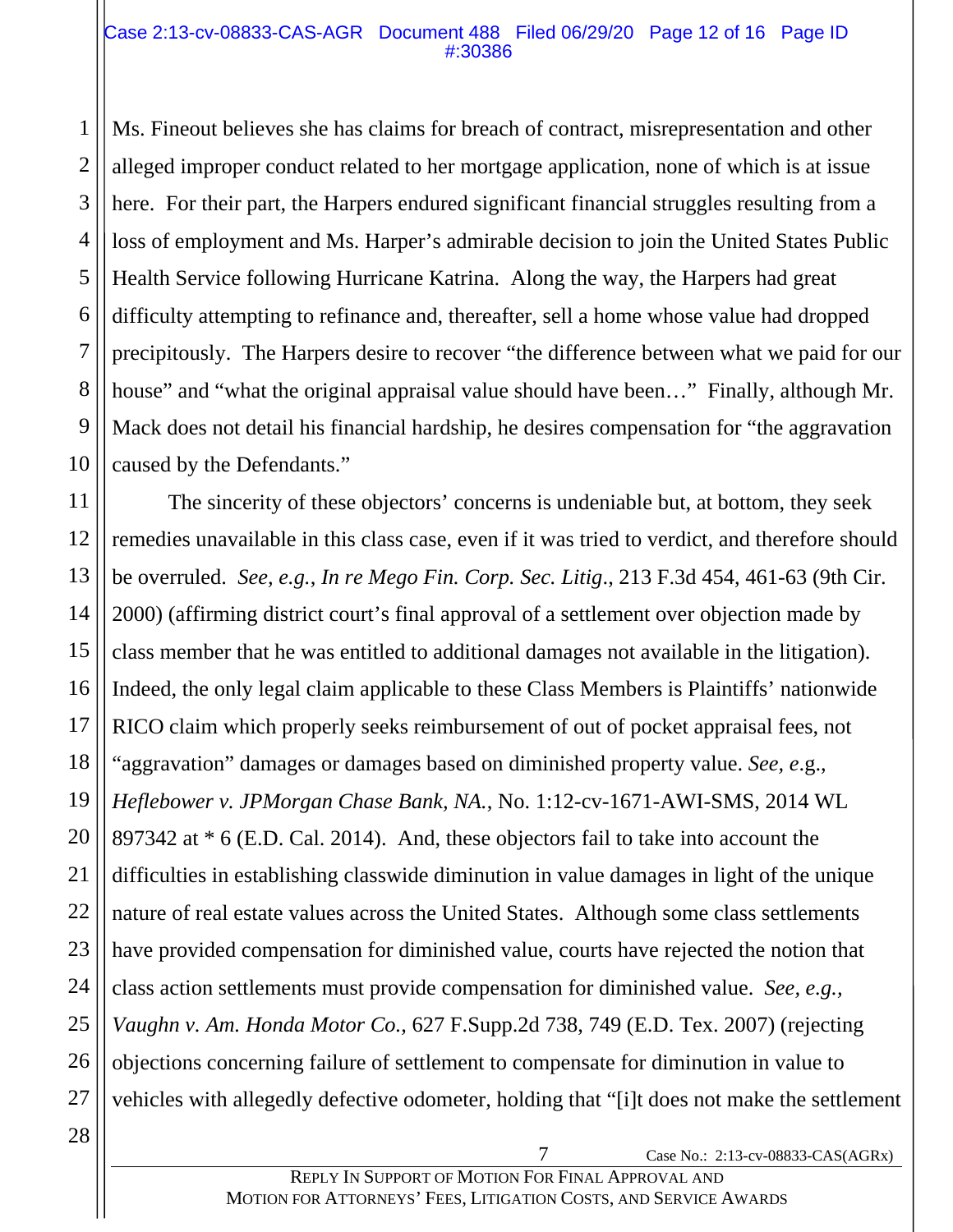unfair or unreasonable that the class has to release speculative claims for diminution in value"). And, importantly, classwide evidence of diminished value cannot be shown by anecdotal claims of the experiences of individual class members. *See Eisen v. Porsche Cars North America, Inc.*, 2014 WL 439006 (C.D. Cal. Jan 30, 2014).

## **3. Mr. Garland Mistakenly Interprets the Settlement Terms and Provides No Legitimate Basis for Challenging Class Counsel's Fee Request.**

Mr. Garland appears to take issue with three aspects of the Settlement  $- (1)$  his mistaken belief that he "might get a \$25 dollar check," (2) that Class Counsel "say they are well below the 25% standard but the settlement says 25%??" and (3) the \$15,000 service award to each of the three Class Representatives.

First, Mr. Garland misinterprets the Settlement's payout provisions. As clearly set forth in the Settlement Agreement and the Notice, Class Members will receive a minimum refund of 22% of the appraisal fees they were assessed, excepting only that if Defendants' records concerning the amount of the appraisal fee assessed are not available or are unreliable – and Class Members' themselves have no records reflecting the assessed amount -- then the refund check will be for \$25.00. The \$25 check is simply designed to ensure that Class Members receive something even in the unlikely event that there exist no records evidencing the assessment of a particular appraisal fee.

 Second, Class Counsel's requested fee is, in fact, well below the Ninth Circuit's 25% benchmark for common fund settlements. Although the Settlement Agreement permits Class Counsel to seek *up to* 25% of the settlement amount, the amount requested here, \$49,364,800.06, represents 19.55% of the total settlement amount. The request seeks fair and reasonable compensation for Class Counsel's time and effort, which resulted in substantial benefits to millions of Class Members, *only after seven years of difficult work*, without any guarantee of recovery or reimbursement of expenses, and consistent with the standards of Rule 23(h) and the law of this Circuit. Class Counsel took a significant financial risk in prosecuting this case, expending a substantial amount

1

2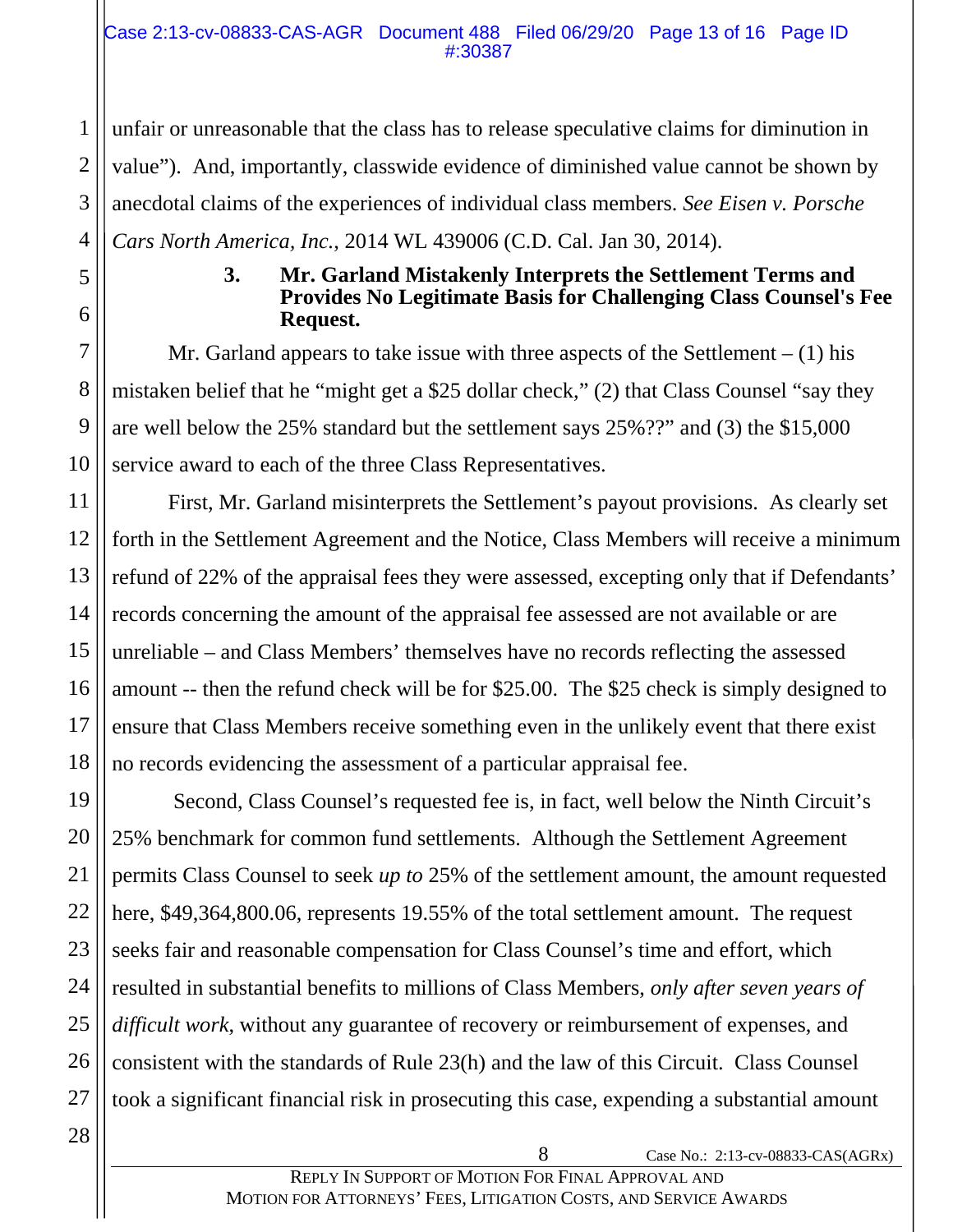#### Case 2:13-cv-08833-CAS-AGR Document 488 Filed 06/29/20 Page 14 of 16 Page ID #:30388

of time, money and resources on a contingent basis over the course of more than seven years, without any assurance of victory and with the singular focus of maximizing the recovery of Class Members. Class Counsel's prosecution of this case was vigorously opposed by experienced and skilled attorneys representing Defendants zealously throughout the litigation. As detailed in Class Counsel's Motion for Attorney Fees, each of the *Bluetooth* factors easily supports the reasonableness of the award. Dkt. 479 at pp. 14-18; *see also* Prof. Fitzpatrick Decl. (Dkt. 479-6) at ¶¶ 15-33.

8 9 10 12 13 14 15 16 18 19 20 22 23 24 25 Mr. Garland also erroneously suggests that Class Counsel's lodestar was only \$2.3 million "but they still want an additional \$60 million…" In fact, as of April 30, 2020, Class Counsel collectively devoted 29,654 hours to this case, representing \$17,022,344.85 in lodestar, and incurred \$2,366,250.80 in out of pocket expenses. Applied to the requested fee, the lodestar cross-check yields a multiplier of 2.9 which is squarely within the range of multipliers approved in the Ninth Circuit. *See Vizcaino*, 290 F.3d at 1051 (upholding multiplier of 3.65 and noting that range between 1 and 4 is typically appropriate, with slightly over half the cases surveyed awarding positive multipliers in the 1.5 to 3.0 range); *In re NCAA Ath. Grant-In-Aid Cap Antitrust Litig.*, No. 4:14-md-2541- CW, 2017 U.S. Dist. LEXIS 201108, at \*22 (N.D. Cal. Dec. 6, 2017) ("multipliers of 4.0 and above are frequently applied in granting fee awards from common funds"); *Gutierrez v. Wells Fargo Bank, N.A.*, No. C 07-05923 WHA, 2015 U.S. Dist. LEXIS 67298, at \*25 n.3 (N.D. Cal. May 21, 2015) (multiplier of 4.53); *Craft v. County of San Bernardino*, 624 F. Supp. 2d 1113 (C.D. Cal. 2008) (approving 25% fee award with cross-check of 5.2 multiplier and collecting cases); *Van Vranken v. Atl. Richfield Co.*, 901 F. Supp. 294, 298–99 (N.D. Cal. 1995) (multiplier of 3.6 was "well within the acceptable range for fee awards in complicated class action litigation"; "[m]ultipliers in the 3–4 range are common").

Third, although Mr. Garland says he is "not sure why the four (sic) plaintiffs are to get \$60,000," Class Counsel's Motion for Attorney's Fees, Litigation Costs and Service

28

26

27

1

2

3

4

5

6

7

11

17

21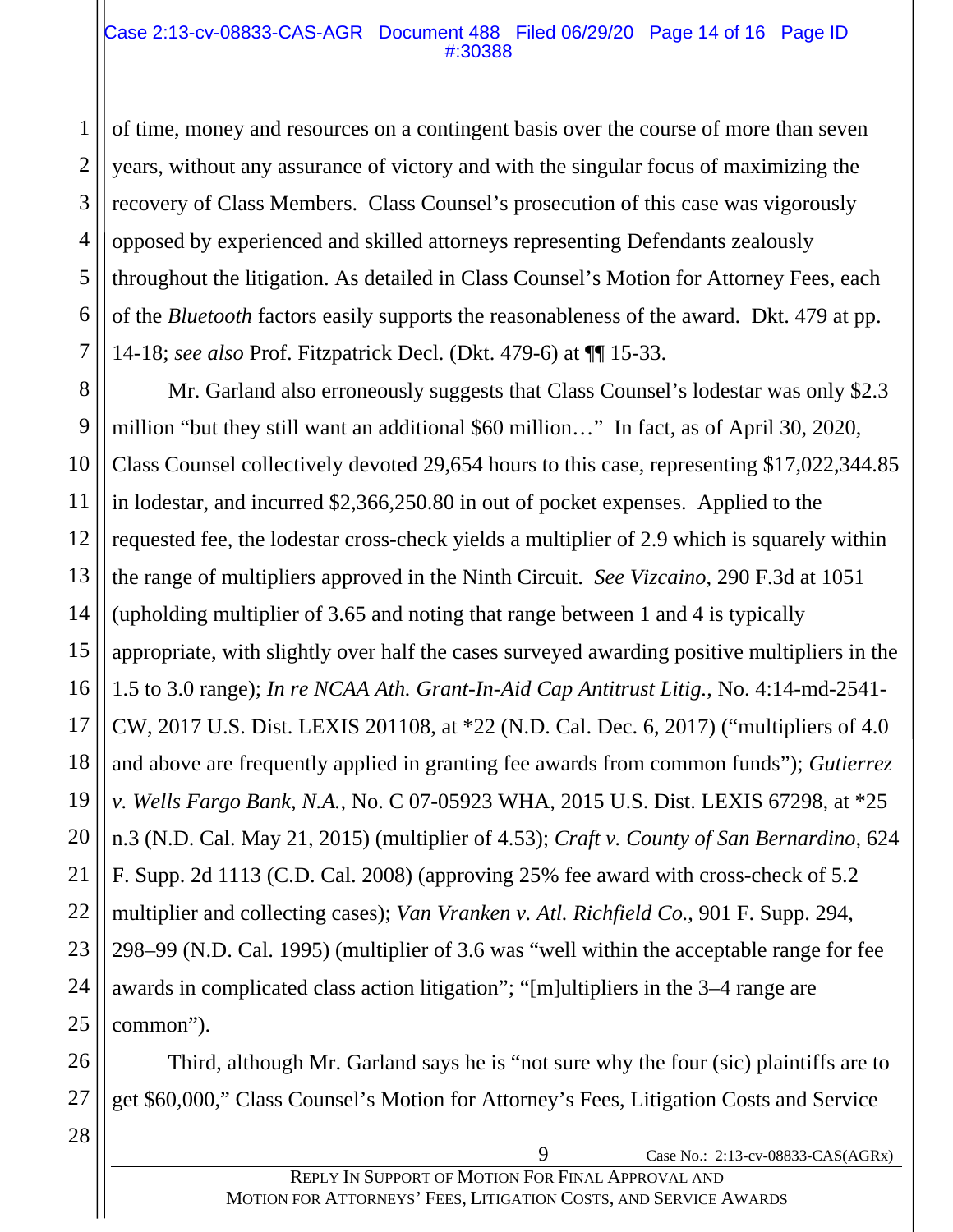#### Case 2:13-cv-08833-CAS-AGR Document 488 Filed 06/29/20 Page 15 of 16 Page ID #:30389

1 2 3 4 5 6 7 8 9 10 11 12 13 14 15 16 17 Awards, and the supporting Declarations of the three Class Representatives, details the significant amount of time and effort they spent in the litigation. Each provided facts and documents necessary for the filing of a complaint, each responded to more than twenty sets of written discovery, and each sat for an all-day deposition, including depositions of their spouses. The Class Representatives each earned the proposed \$15,000 incentive payments through their efforts on behalf of the Class, over the course of many years. Moreover, the amount requested is well within the range of incentive payments approved in comparable cases. *See Staton*, 327 F.3d at 976 (approving an incentive payment of \$25,000 to one named plaintiff who "spent hundreds of hours with his attorneys and provided them with `an abundance of information'"); *Villegas v. J.P. Morgan Chase & Co.*, No. CV 09-00261 SBA EMC, 2012 WL 5878390, at \*7 (N.D. Cal. Nov. 21, 2012) (\$10,000 *without trial*); *Glass v. UBS Fin. Servs., Inc.*, 2007 WL 221862, at \*16 (N.D.Cal. Jan. 26, 2007) (\$25,000 *without trial*); *Van Vranken v. Atlantic Richfield Co.*, 901 F.Supp. 294, 299 (N.D. Cal. 1995) (\$50,000); *Cook v. Niedert*, 142 F.3d 1004, 1016 (7th Cir. 1998); *see also* Theodore Eisenberg & Geoffrey P. Miller, *Incentive Awards to Class Action Plaintiffs: An Empirical Study*, 53 UCLA L. REV. 1303, 1308 (2006) (review of 374 opinions, average award was \$15,992).

In sum, none of the five objections undermine the Settlement's fairness as they raise unique issues that either do not relate to, or are not compensable in this litigation. In light of these facts, this Court should overrule these objections in their entirety.

## **III. CONCLUSION**

For each of the foregoing reasons, Plaintiffs respectfully request that the Court (1) overrule all objections to the Settlement; (2) grant Final Approval of the Settlement; (3) award Class Counsel \$49,364,800.06 in attorneys' fees and \$2,366,250.80 in expenses; and (4) grant service awards of \$15,000 to each of the three Class Representatives Barbara Waldrup, Beckie Reaster and Rebecca Murphy.

18

19

20

21

22

23

24

25

26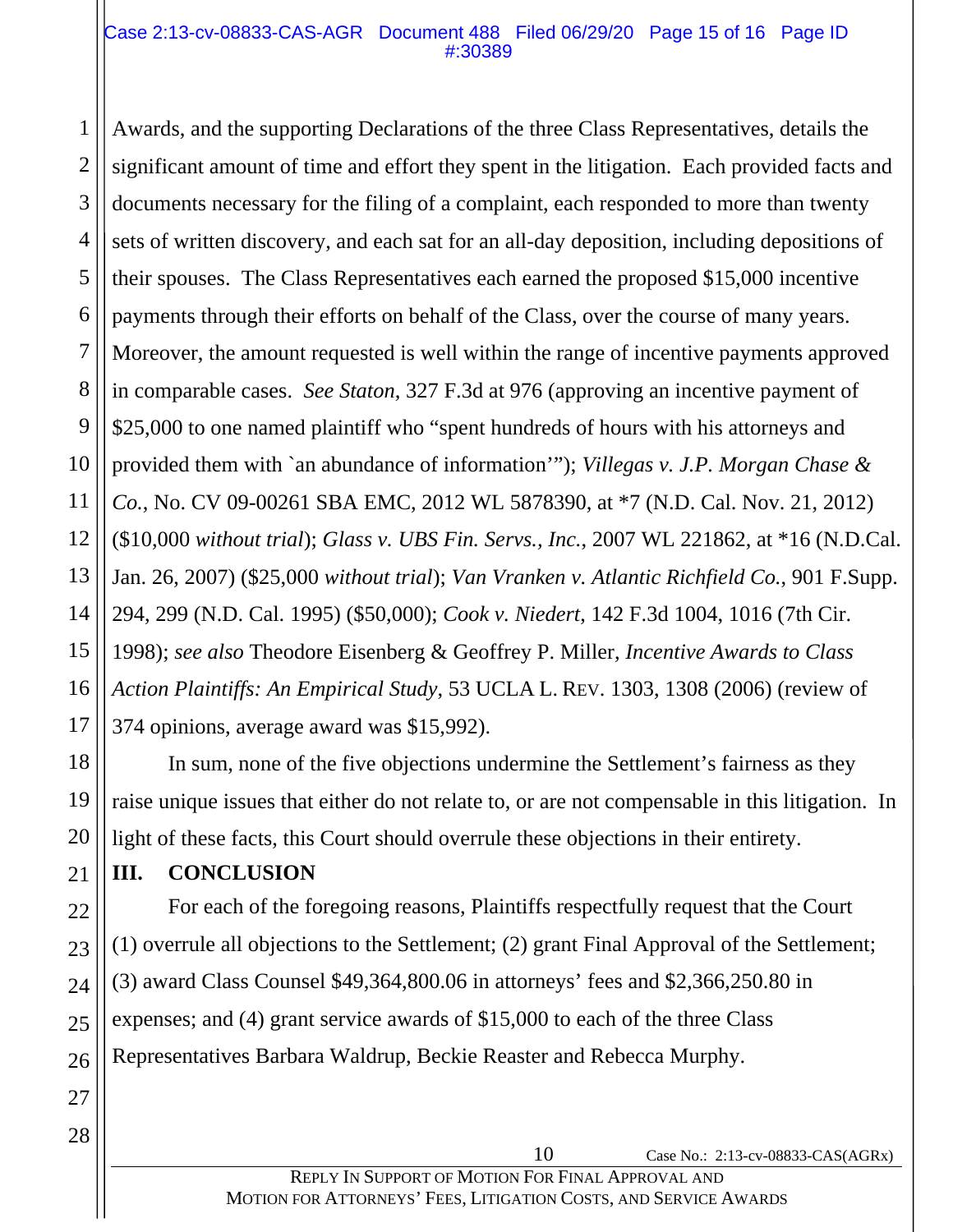|                | Case 2:13-cv-08833-CAS-AGR Document 488 Filed 06/29/20 Page 16 of 16 Page ID<br>#:30390      |
|----------------|----------------------------------------------------------------------------------------------|
| $\mathbf 1$    | Dated: June 29, 2020<br>BARON & BUDD, P.C.                                                   |
| $\overline{2}$ | By: /s/ Roland Tellis                                                                        |
| 3              | <b>Roland Tellis</b>                                                                         |
| $\overline{4}$ | Daniel Alberstone                                                                            |
| 5              | <b>Roland Tellis</b><br>Mark Pifko                                                           |
| 6              | Evan Zucker<br><b>Elizabeth Smiley</b>                                                       |
| $\overline{7}$ | BARON & BUDD, P.C.                                                                           |
| 8              | 15910 Ventura Boulevard, Suite 1600<br>Encino, California 91436                              |
| 9              | Steve W. Berman                                                                              |
| 10             | Hagens Berman Sobol Shapiro LLP                                                              |
| 11<br>12       | 1918 Eighth Avenue, Suite 3300<br>Seattle, Washington 98101                                  |
| 13             | Christopher R. Pitoun                                                                        |
| 14             | Hagens Berman Sobol Shapiro LLP                                                              |
| 15             | 301 North Lake Avenue, Suite 920<br>Pasadena, California 91101                               |
| 16             | <b>Attorneys for Plaintiffs</b>                                                              |
| 17             | BARBARA WALDRUP, BECKIE                                                                      |
| 18             | REASTER, REBECCA MURPHY<br>individually, and on behalf of those                              |
| 19             | similarly situated                                                                           |
| 20             |                                                                                              |
| 21             |                                                                                              |
| 22             |                                                                                              |
| 23             |                                                                                              |
| 24             |                                                                                              |
| 25             |                                                                                              |
| 26             |                                                                                              |
| 27             |                                                                                              |
| 28             |                                                                                              |
|                | 11<br>Case No.: 2:13-cv-08833-CAS(AGRx)<br>REPLY IN SUPPORT OF MOTION FOR FINAL APPROVAL AND |
|                | MOTION FOR ATTORNEYS' FEES, LITIGATION COSTS, AND SERVICE AWARDS                             |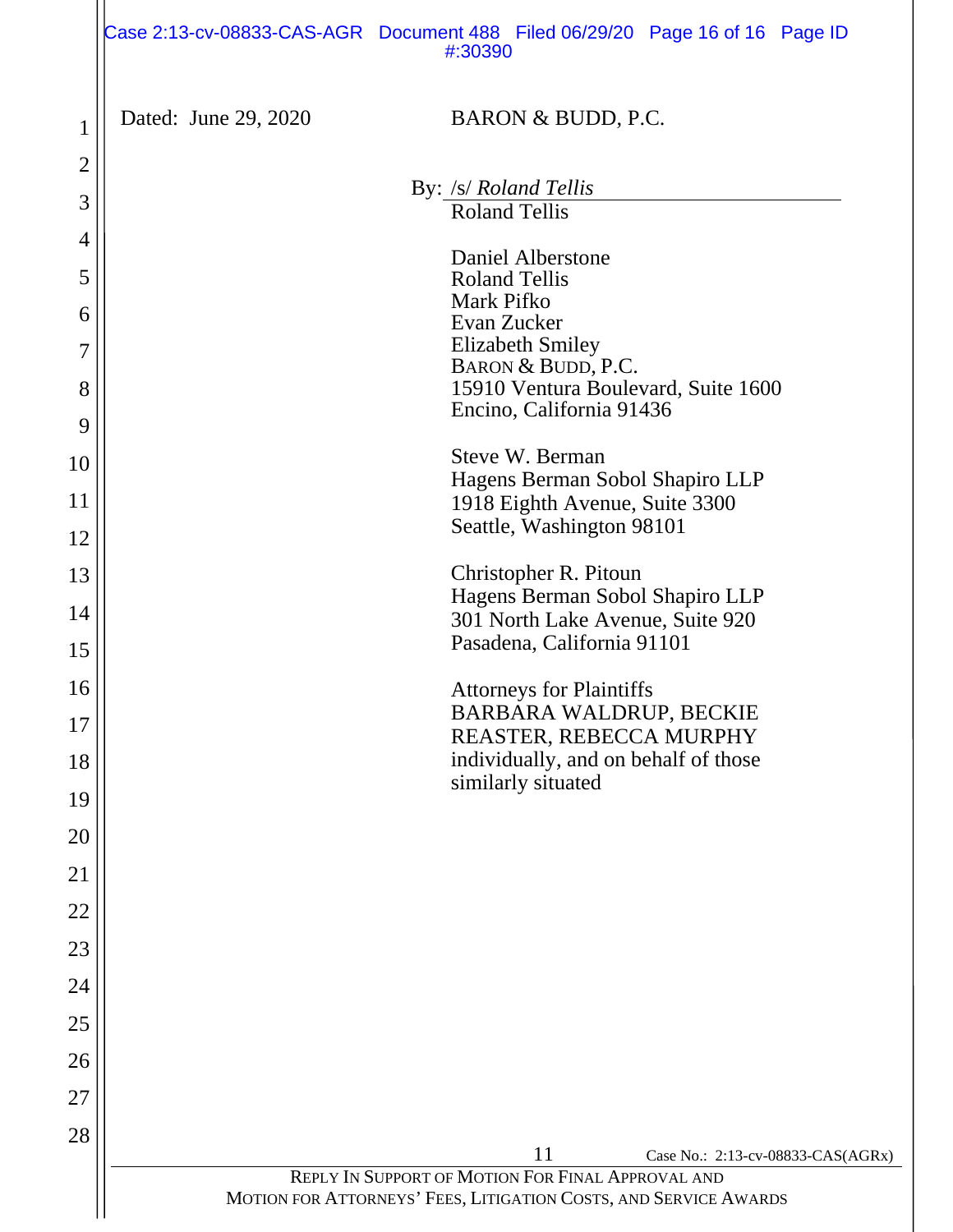| 1              |                                                                                                       |                                                                                                                                                                      |
|----------------|-------------------------------------------------------------------------------------------------------|----------------------------------------------------------------------------------------------------------------------------------------------------------------------|
| $\overline{2}$ |                                                                                                       |                                                                                                                                                                      |
| $\overline{3}$ |                                                                                                       |                                                                                                                                                                      |
| $\overline{4}$ |                                                                                                       |                                                                                                                                                                      |
| 5              |                                                                                                       |                                                                                                                                                                      |
| 6              |                                                                                                       |                                                                                                                                                                      |
| 7              |                                                                                                       |                                                                                                                                                                      |
| 8              |                                                                                                       |                                                                                                                                                                      |
| 9              |                                                                                                       |                                                                                                                                                                      |
| 10             |                                                                                                       | UNITED STATES DISTRICT COURT<br><b>CENTRAL DISTRICT OF CALIFORNIA</b><br><b>WESTERN DIVISION</b>                                                                     |
| 11             |                                                                                                       |                                                                                                                                                                      |
| 12             | BARBARA WALDRUP, individually,<br>and on behalf of other members of the<br>public similarly situated, | Case No. 2:13-cv-08833-CAS-AGR<br>lead case                                                                                                                          |
| 13             |                                                                                                       | <b>CLASS ACTION</b>                                                                                                                                                  |
| 14             | Plaintiff,<br>V.                                                                                      |                                                                                                                                                                      |
| 15<br>16       | <b>COUNTRYWIDE FINANCIAL</b><br>CORPORATION, a Delaware<br>corporation, et al.,                       | <b>SUPPLEMENTAL DECLARATION OF</b><br><b>CAMERON R. AZARI, ESQ. ON</b><br><b>IMPLEMENTATION AND ADEQUACY OF</b><br><b>SETTLEMENT NOTICES AND NOTICE</b>              |
| 17             | Defendants.                                                                                           | <b>PLAN</b>                                                                                                                                                          |
| 18             |                                                                                                       | Action Filed: November 27, 2013                                                                                                                                      |
| 19             |                                                                                                       | District Court Judge: Christina A. Snyder<br>Magistrate Judge: Alicia G. Rosenberg                                                                                   |
| 20             | ELIZABETH WILLIAMS, et al.,                                                                           | (Consolidated with Case No. 2:16-cv                                                                                                                                  |
| 21             | Plaintiff,                                                                                            | 04166-CAS-AGR)                                                                                                                                                       |
| 22             | V.                                                                                                    | Hearing Date: July 13, 2020<br>Time:<br>$10:00$ a.m.                                                                                                                 |
| 23             | COUNTRYWIDE FINANCIAL<br><b>CORPORATION</b> , a Delaware                                              |                                                                                                                                                                      |
| 24             | corporation, et al.,                                                                                  |                                                                                                                                                                      |
| 25             | Defendants.                                                                                           |                                                                                                                                                                      |
| 26             |                                                                                                       |                                                                                                                                                                      |
| 27             |                                                                                                       |                                                                                                                                                                      |
| 28             |                                                                                                       | CASE NO.: 2:13-CV-08833-CAS(AGRX)<br>SUPPLEMENTAL DECLARATION OF CAMERON R. AZARI, ESQ. ON IMPLEMENTATION AND<br>ADEQUACY OF SETTLEMENT NOTICES AND NOTICE PLAN<br>1 |
|                |                                                                                                       |                                                                                                                                                                      |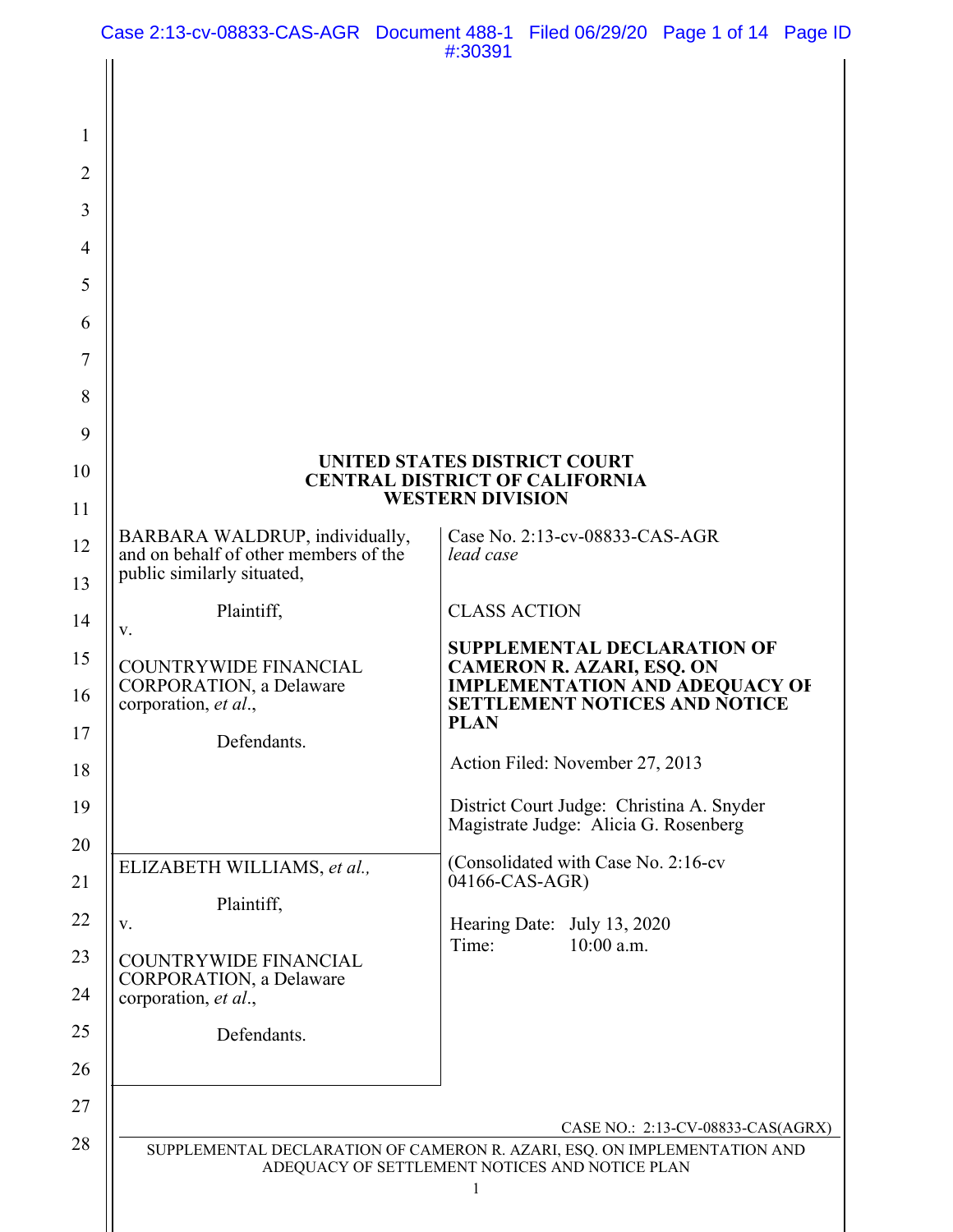I, CAMERON R. AZARI, ESQ., hereby declare and state as follows:

1. My name is Cameron R. Azari, Esq. I am over the age of twenty-one and I have personal knowledge of the matters set forth herein, and I believe them to be true and correct.

1

2

3

4

5

6

7

8

9

2. I am a nationally recognized expert in the field of legal notice and I have served as a legal notice expert in dozens of federal and state cases involving class action notice plans.

3. I am the Director of Legal Notice for Hilsoft Notifications ("Hilsoft"), a firm that specializes in designing, developing, analyzing and implementing large-scale, un-biased, legal notification plans. Hilsoft is a business unit of Epiq Class Action & Claims Solutions, Inc. ("Epiq").

10 11 12 13 14 15 16 17 18 19 20 21 22 23 24 25 26 4. This declaration will provide updated case administration stats for the implementation of the Settlement Notice Plan ("Notice Plan" or "Plan") for the parties' Settlement in *Waldrup v. Countrywide Financial Corporation*, Case No. 2:13-cv-08833 and *Williams v. Countrywide Financial Corporation*, Case No. 2:16-cv-04166, United States District Court, Central District of California, Western Division. Previously, I provided the Court my "*Declaration of Cameron R. Azari, Esq. on Settlement Notices and Notice Plan*," dated January 27, 2020, in which I detailed the proposed Settlement Notice Plan and Notices. Subsequently, I provided the Court my "*Declaration of Cameron R. Azari, Esq. on Implementation and Adequacy of Settlement Notices and Notice Plan*," ("Implementation Declaration") dated May 11, 2020, in which I detailed the implementation of the Notice Plan and provided case administration stats to date. For the Class Certification Notice efforts, I also provided to the Court my "*Declaration of Cameron R. Azari, Esq. on Notices and Notice Plan*," dated October 26, 2018, in which I detailed Hilsoft's class action notice experience and attached Hilsoft's *curriculum vitae*. In addition, I provided my educational and professional experience relating to class actions and my ability to render opinions on overall adequacy of notice programs. The facts in this declaration are based on what I personally know, as well as information provided to me in the ordinary course of my business by my colleagues from Hilsoft and Epiq.

CASE NO.: 2:13-CV-08833-CAS(AGRX)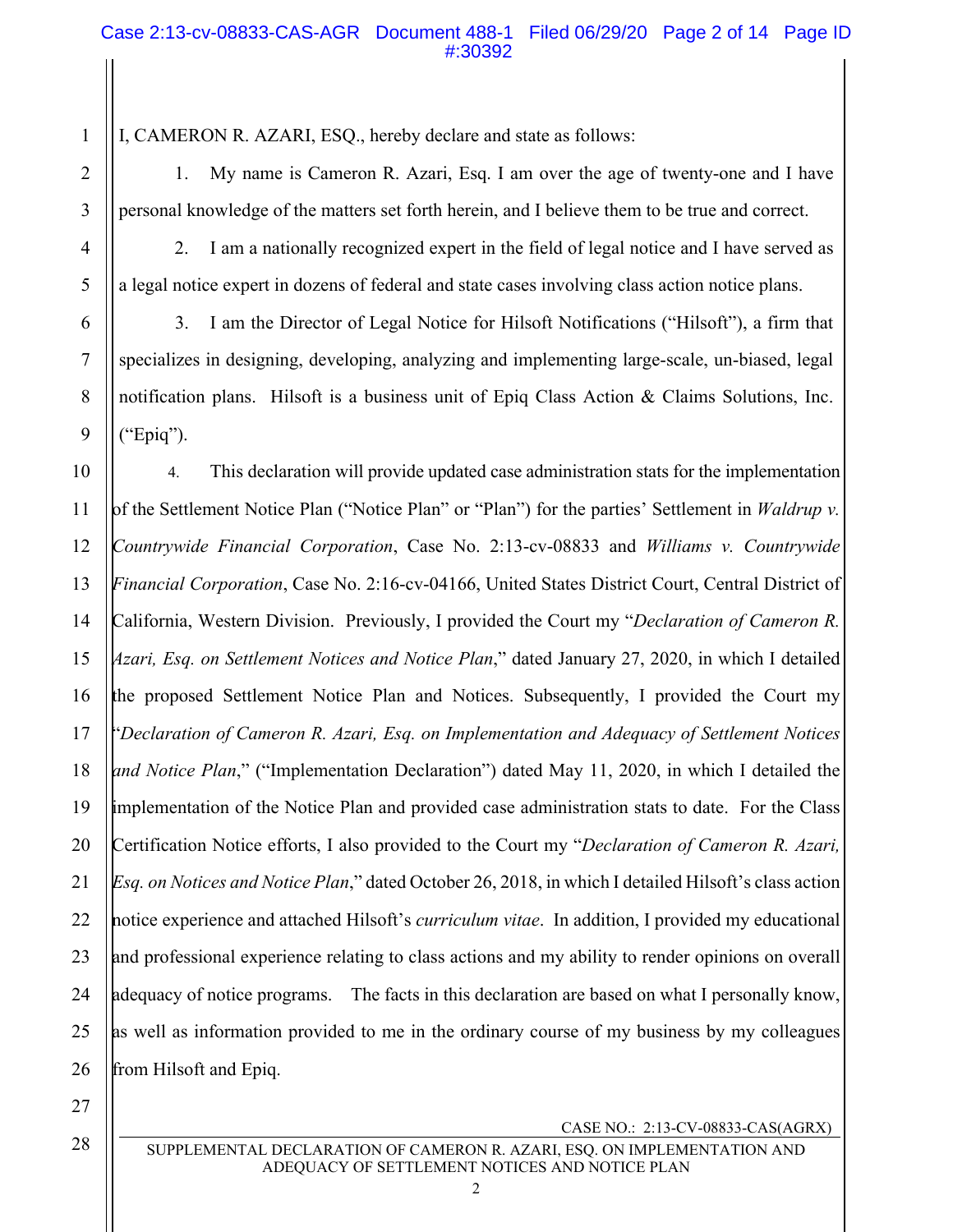#### **OVERVIEW**

5. As detailed in my Implementation Declaration, after the Court's "*Order Preliminarily Approving Settlement, and with Respect to the Class Notice, Court Approval, and Hearing Administration"* ("Preliminary Approval Order") was entered, we began to implement the Settlement Notice Program. Federal Rule of Civil Procedure 23 directs that the best notice practicable under the circumstances must include "individual notice to all members who can be identified through reasonable effort."<sup>1</sup> The Settlement Notice Program as implemented satisfied this requirement with individual notice to all Class Members and supplemental media to reach the small percentage of Class Members whose individual notice was undeliverable at the Class Certification Notice phase.

#### *Individual Notice via Postcard*

6. As I stated in my Implementation Declaration, from April 13, 2020, through April 27, 2020, Epiq sent a Postcard Notice concerning the Settlement to 2,375,780 Class Members (excluding those Class Members who previously requested exclusion from the Classes). Each Notice was sent via United States Postal Service ("USPS") first class mail.

7. Prior to mailing, all mailing addresses were checked against the National Change of Address ("NCOA") database maintained by the USPS.<sup>2</sup> In addition, the addresses were certified via the Coding Accuracy Support System ("CASS") to ensure the quality of the zip codes, and verified through Delivery Point Validation ("DPV") to verify the accuracy of the addresses. This address updating process is standard for the industry and for the majority of promotional mailings that occur today.

8. The return address on the Notices is a post office box maintained by Epiq. Postcard Notices returned as undeliverable were re-mailed to any new address available through USPS

<sup>1</sup> Fed. R. Civ. P.  $23(c)(2)(B)$ .

CASE NO.: 2:13-CV-08833-CAS(AGRX) <sup>2</sup> The NCOA database contains records of all permanent change of address submissions received by the USPS for the last four years. The USPS makes this data available to mailing firms and lists submitted to it are automatically updated with any reported move based on a comparison with the person's name and known address.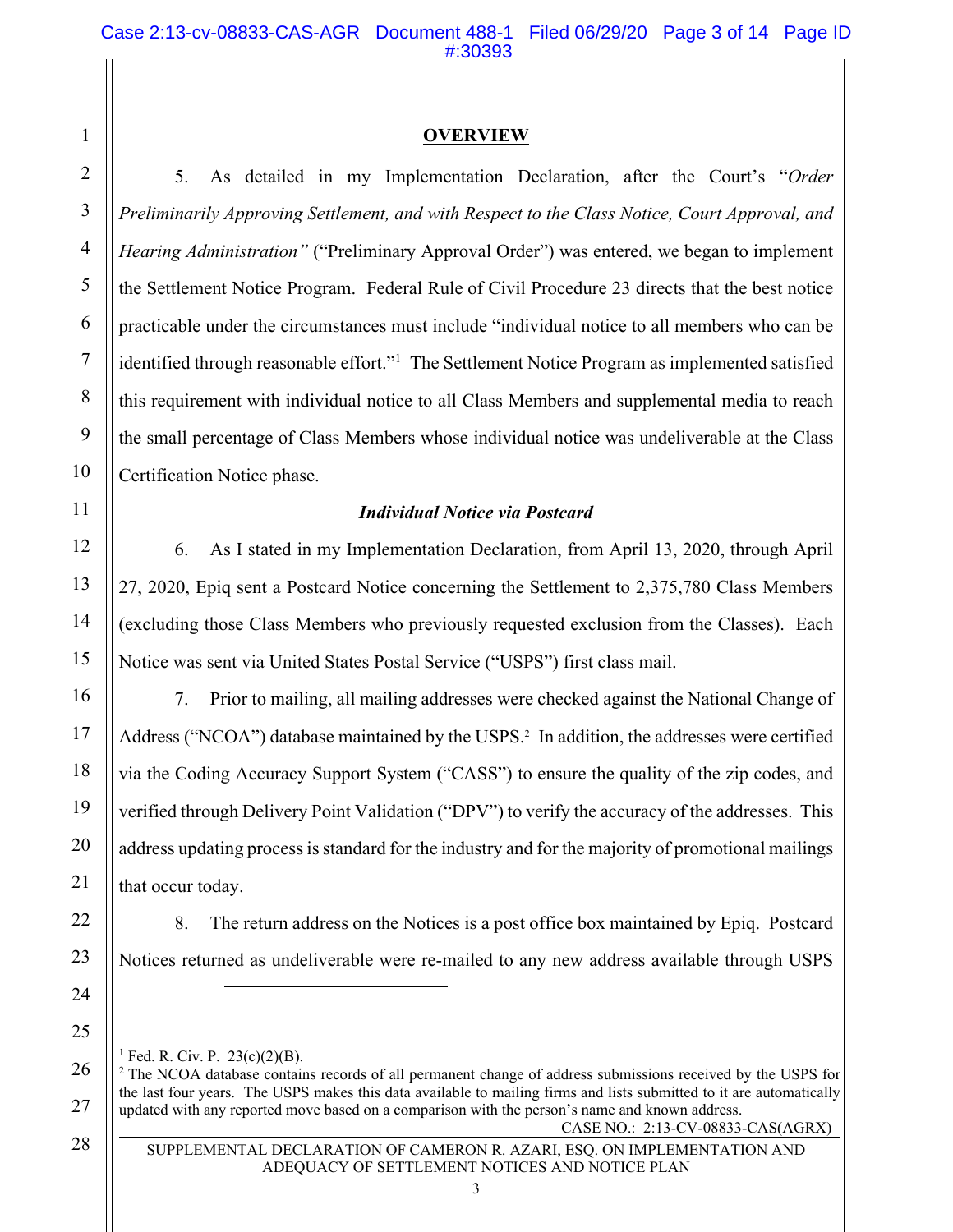#### Case 2:13-cv-08833-CAS-AGR Document 488-1 Filed 06/29/20 Page 4 of 14 Page ID #:30394

information, for example, to the address provided by the USPS on returned pieces for which the automatic forwarding order has expired, or to better addresses that were found using a thirdparty lookup service. Upon successfully locating better addresses, Postcard Notices were promptly re-mailed. As of June 22, 2020, the USPS has sent 12,149 Postal Forwards. As of June 22, 2020, Epiq has received 245,849 undeliverable Postcard Notices and re-mailed 168,162 Postcard Notices for those addresses where a forwarding address was provided, or address research identified a new address.

9. In addition, a Detailed Notice was mailed via USPS first class mail to all persons who request one via the toll-free telephone number. As of June 22, 2020, 2,605 Detailed Notices have been mailed as a result of such requests.

10. As of June 22, 2020, Epiq has mailed Postcard Notices to 2,375,780 unique records, with Postcard Notice to 77,908 unique Class Members currently known to be undeliverable. The Notice Program reached virtually all Class Members (96% of the Class).

1

 $\overline{2}$ 

3

4

5

6

#### **Supplemental Media Notice**

11. National Newspaper. As I stated in my Implementation Declaration, a Publication Notice appeared once in the national edition of USA Today newspaper, as a 1/8 page ad unit on April 13, 2020.

12. Internet Banner Notices. Banner Notices measuring 728 x 90, 300 x 600, 970 x 250 and 250 x 300 pixels ran online across the popular display ad networks *Google* and *Yahoo!*. The *Google Display Network* Banner Notices targeted Homeowners who visited websites focused on mortgages, to target individuals who were researching mortgage related content, but already own a home. *Yahoo! Ad Network* Banner Notices targeted website content focused on finance and real estate. Banner Notices were placed online as detailed in the following table.

| <b>Online Banners</b>  | <b>Delivered</b><br><b>Impressions</b> | <b>Distribution</b>               | <b>Targeting</b>                                      |
|------------------------|----------------------------------------|-----------------------------------|-------------------------------------------------------|
| Google Display Network | 5,187,261                              | <b>National</b>                   | Homeowners $+$ "Mortgage"<br><b>Content Targeting</b> |
|                        |                                        | CASE NO.: 2:13-CV-08833-CAS(AGRX) |                                                       |

SUPPLEMENTAL DECLARATION OF CAMERON R. AZARI, ESQ. ON IMPLEMENTATION AND ADEQUACY OF SETTLEMENT NOTICES AND NOTICE PLAN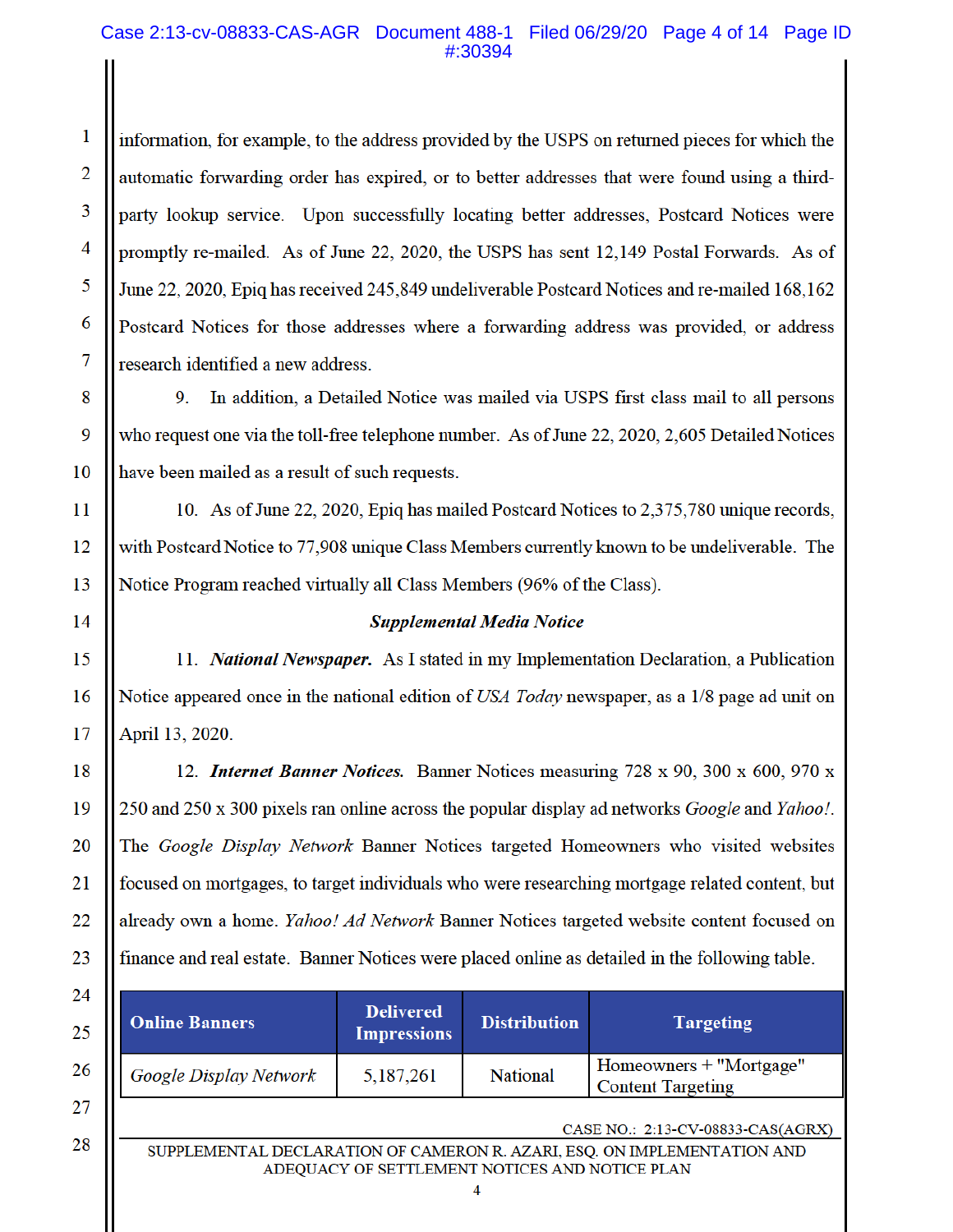| Yahoo! Ad Network                                                                                | 4,274,192                                                               | National | Finance & Real Estate Content<br>Targeting                                                        |
|--------------------------------------------------------------------------------------------------|-------------------------------------------------------------------------|----------|---------------------------------------------------------------------------------------------------|
|                                                                                                  |                                                                         |          | 13. Combined, approximately 9.4 million adult impressions were generated by the                   |
|                                                                                                  |                                                                         |          | Banner Notices, which ran from April 13, 2020 through May 12, 2020. Clicking on the Banner        |
| Notices linked the reader to the case website.                                                   |                                                                         |          |                                                                                                   |
|                                                                                                  | <b>Internet Sponsored Search Listings</b>                               |          |                                                                                                   |
|                                                                                                  |                                                                         |          | 14. To facilitate locating the case website, sponsored search listings were acquired on           |
|                                                                                                  |                                                                         |          | the three most highly visited internet search engines: Google, Yahoo! and Bing. The sponsored     |
|                                                                                                  |                                                                         |          | search listings were acquired through the June 15, 2020, exclusion request and objection          |
|                                                                                                  |                                                                         |          | deadlines. Through June 15, 2020, the sponsored listings have been displayed 4,643 times,         |
| resulting in 617 clicks that displayed the case website.                                         |                                                                         |          |                                                                                                   |
|                                                                                                  |                                                                         |          | Case Website, Toll-free Telephone Number and Postal Mailing Address                               |
|                                                                                                  |                                                                         |          | 15. The website (www.WaldrupWilliamsAppraisalLawsuit.com) continues to be                         |
|                                                                                                  |                                                                         |          | available. Class Members are able to obtain detailed information about the case and review key    |
| documents, as well as answers to frequently asked questions (FAQs). As of June 22, 2020, there   |                                                                         |          |                                                                                                   |
|                                                                                                  |                                                                         |          | have been 48,068 unique visitors to the website and 83,347 website pages presented since the      |
| website was updated for the Settlement on April 13, 2020.                                        |                                                                         |          |                                                                                                   |
|                                                                                                  |                                                                         |          | 16. The toll-free telephone number (1-877-835-0768) continues to be available to allow            |
| Class Members to call for additional information, listen to answers to FAQs and request that a   |                                                                         |          |                                                                                                   |
| Notice be mailed to them. This automated phone system is available 24 hours per day, 7 days      |                                                                         |          |                                                                                                   |
| per week. Callers are also be able to talk to a service representative in English or Spanish. As |                                                                         |          |                                                                                                   |
|                                                                                                  |                                                                         |          | of June 22, 2020, the toll-free telephone number has handled 21,902 calls representing 151,999    |
|                                                                                                  |                                                                         |          | minutes of use and service agents have handled 8,995 incoming calls representing 81,398           |
|                                                                                                  |                                                                         |          | minutes of use and made 713 outbound calls representing 1,880 minutes of use, all since the toll- |
|                                                                                                  | free telephone number was updated for the Settlement on April 13, 2020. |          |                                                                                                   |

CASE NO.: 2:13-CV-08833-CAS(AGRX)

1

2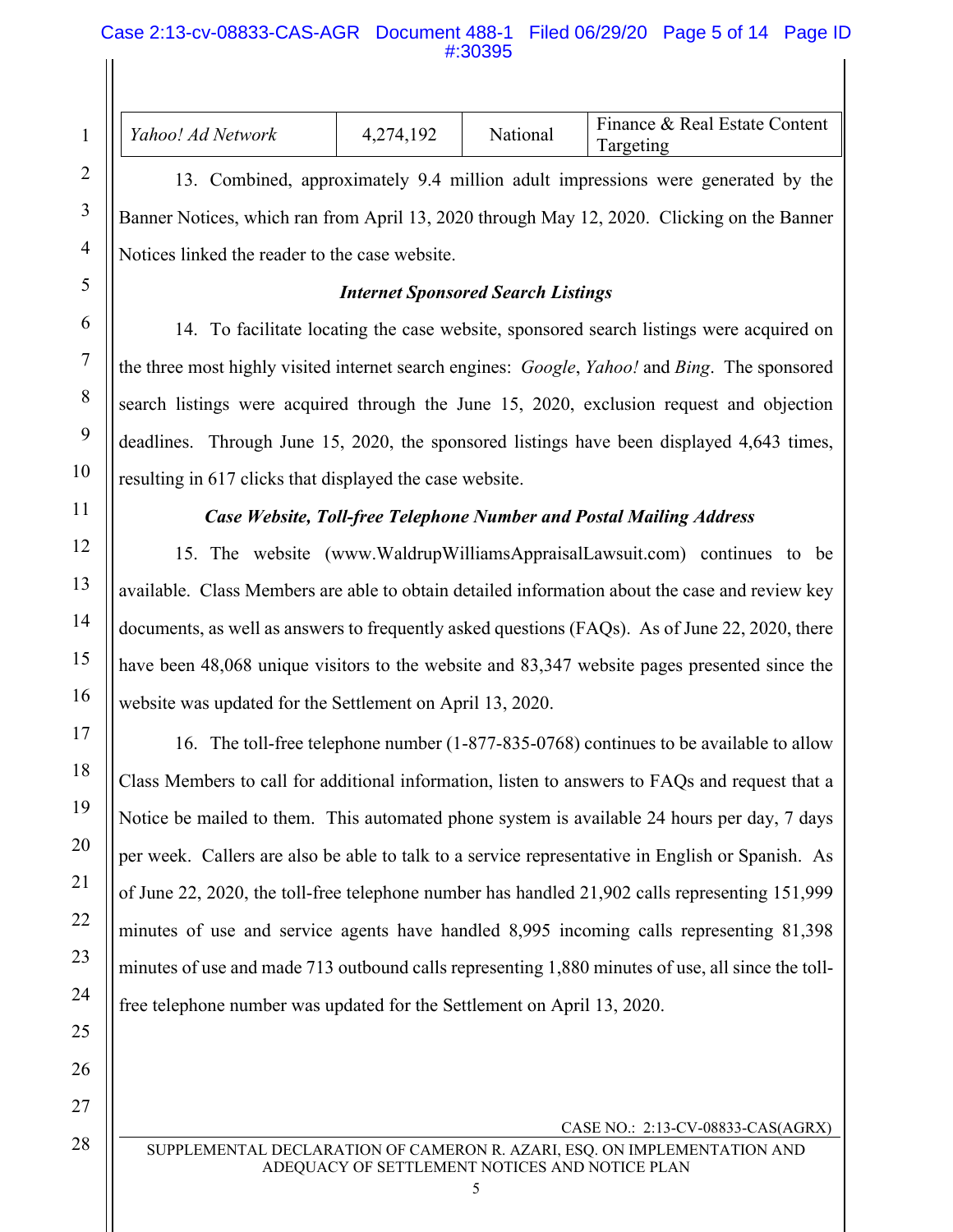17. The existing post office box remains available for correspondence about the Settlement, allowing Class Members to contact the notice administrator by mail with any specific requests or questions.

#### *Requests for Exclusion and Objections*

18. The deadline to request exclusion from the Settlement or to object to the Settlement was June 15, 2020. I understand that, consistent with the Settlement Agreement, the final list identifying the Successful Opt-Outs will be filed with the Court by the parties under seal after the Court Approval Hearing. As of June 22, 2020, I am aware of two communications from Class Members purporting to be "objections" to the Settlement, which do relate to notice or settlement administration. Copies of the communications are included as **Attachment 1**.

#### **CONCLUSION**

19. In class action notice planning, execution, and analysis, we are guided by due process considerations under the United States Constitution, by federal and local rules and statutes, and further by case law pertaining to notice. This framework directs that the notice program be designed to reach the greatest practicable number of potential class members and, in a settlement class action notice situation such as this, that the notice or notice program itself not limit knowledge of the availability of benefits—nor the ability to exercise other options—to class members in any way. All of these requirements were met in this case.

20. Our notice effort followed the guidance for how to satisfy due process obligations that a notice expert gleans from the United States Supreme Court's seminal decisions, which are: a) to endeavor to actually inform the class, and b) to demonstrate that notice is reasonably calculated to do so:

A. "But when notice is a person's due, process which is a mere gesture is not due process. The means employed must be such as one desirous of actually informing the absentee might reasonably adopt to accomplish it," *Mullane v. Central Hanover Trust*, 339 U.S. 306, 315 (1950).

CASE NO.: 2:13-CV-08833-CAS(AGRX)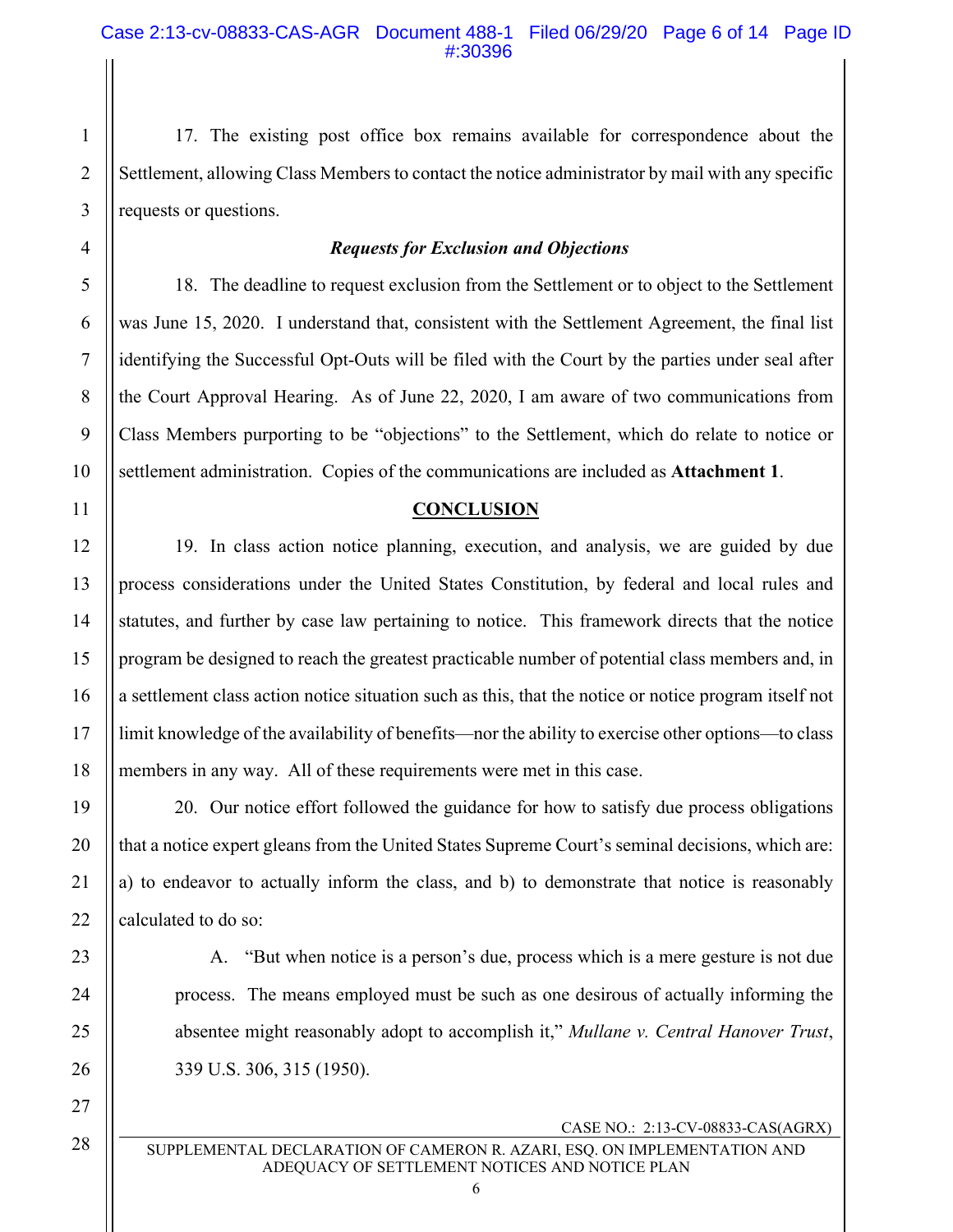# Case 2:13-cv-08833-CAS-AGR Document 488-1 Filed 06/29/20 Page 7 of 14 Page ID #:30397 $\frac{1}{2}$

| 1              | "[N] otice must be reasonably calculated, under all the circumstances, to apprise<br><b>B.</b>                                               |
|----------------|----------------------------------------------------------------------------------------------------------------------------------------------|
| $\overline{2}$ | interested parties of the pendency of the action and afford them an opportunity to present                                                   |
| 3              | their objections," Eisen v. Carlisle & Jacquelin, 417 U.S. 156 (1974) citing Mullane at 314.                                                 |
| 4              | 21. In my opinion, the individual notice effort, with a well-drafted postcard notice and                                                     |
| 5              | supplemental media satisfied the standard of best notice practicable under the circumstances of                                              |
| 6              | this case, conformed to all aspects of Federal Rule of Civil Procedure 23, and comported with                                                |
| 7              | the guidance for effective notice articulated in the Manual for Complex Litigation 4 <sup>th</sup> Ed. The                                   |
| 8              | Notice Plan reached over 96% of the Settlement Class.                                                                                        |
| 9              | I declare under penalty of perjury that the foregoing is true and correct. Executed                                                          |
| 10             | on June 29, 2020.                                                                                                                            |
| 11             |                                                                                                                                              |
| 12             |                                                                                                                                              |
| 13             | Cameron R. Azari, Esq.                                                                                                                       |
| 14             |                                                                                                                                              |
| 15             |                                                                                                                                              |
| 16             |                                                                                                                                              |
| 17             |                                                                                                                                              |
| 18             |                                                                                                                                              |
| 19             |                                                                                                                                              |
| 20             |                                                                                                                                              |
| 21             |                                                                                                                                              |
| 22             |                                                                                                                                              |
| 23             |                                                                                                                                              |
| 24             |                                                                                                                                              |
| 25             |                                                                                                                                              |
| 26             |                                                                                                                                              |
| 27             | CASE NO.: 2:13-CV-08833-CAS(AGRX)                                                                                                            |
| 28             | SUPPLEMENTAL DECLARATION OF CAMERON R. AZARI, ESQ. ON IMPLEMENTATION AND<br>ADEQUACY OF SETTLEMENT NOTICES AND NOTICE PLAN<br>$\overline{7}$ |
|                |                                                                                                                                              |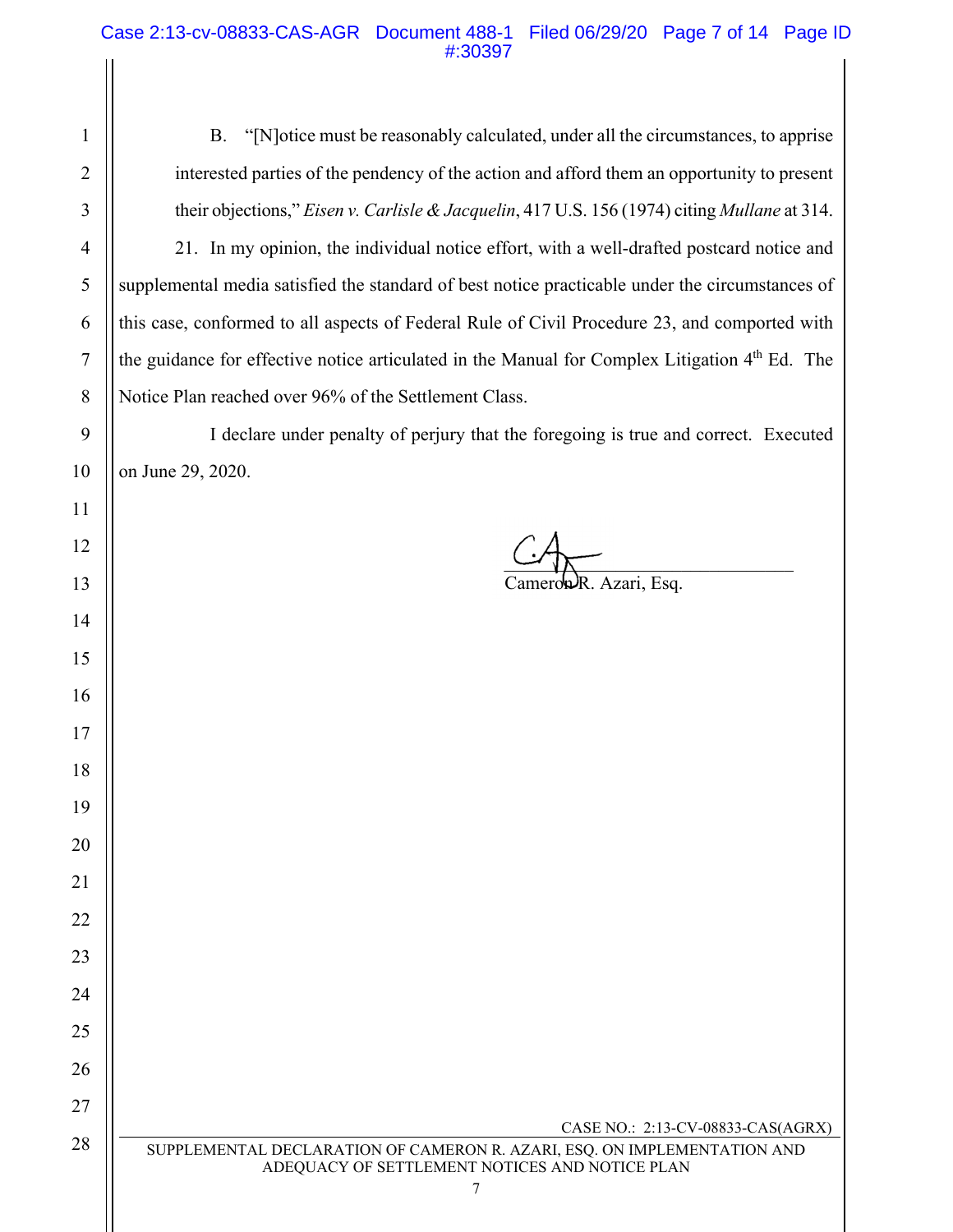# Attachment 1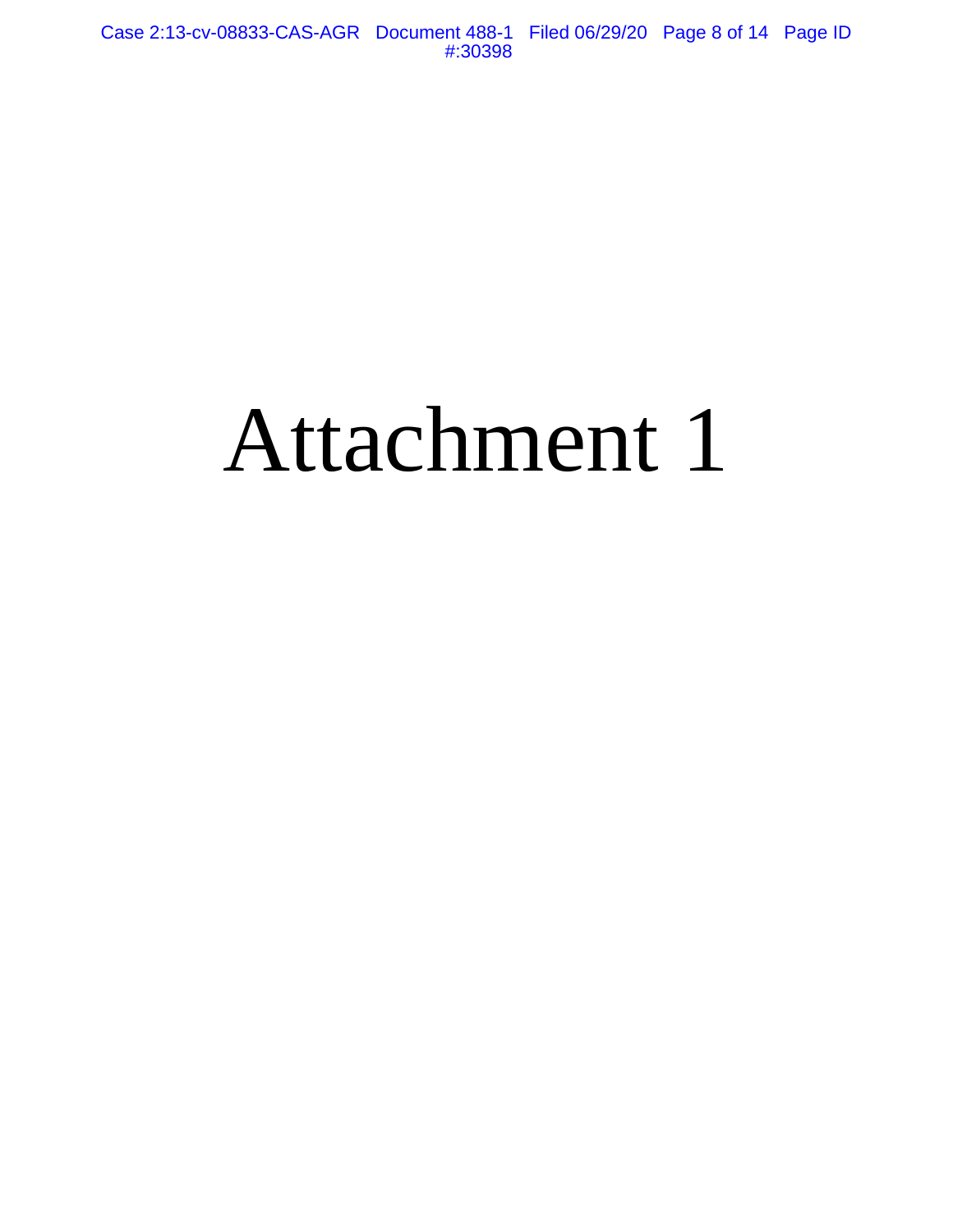

 $\bar{\mathcal{A}}$ 

Special Request<br>Tracking # 1624596



Route to: Vault

\*Route to: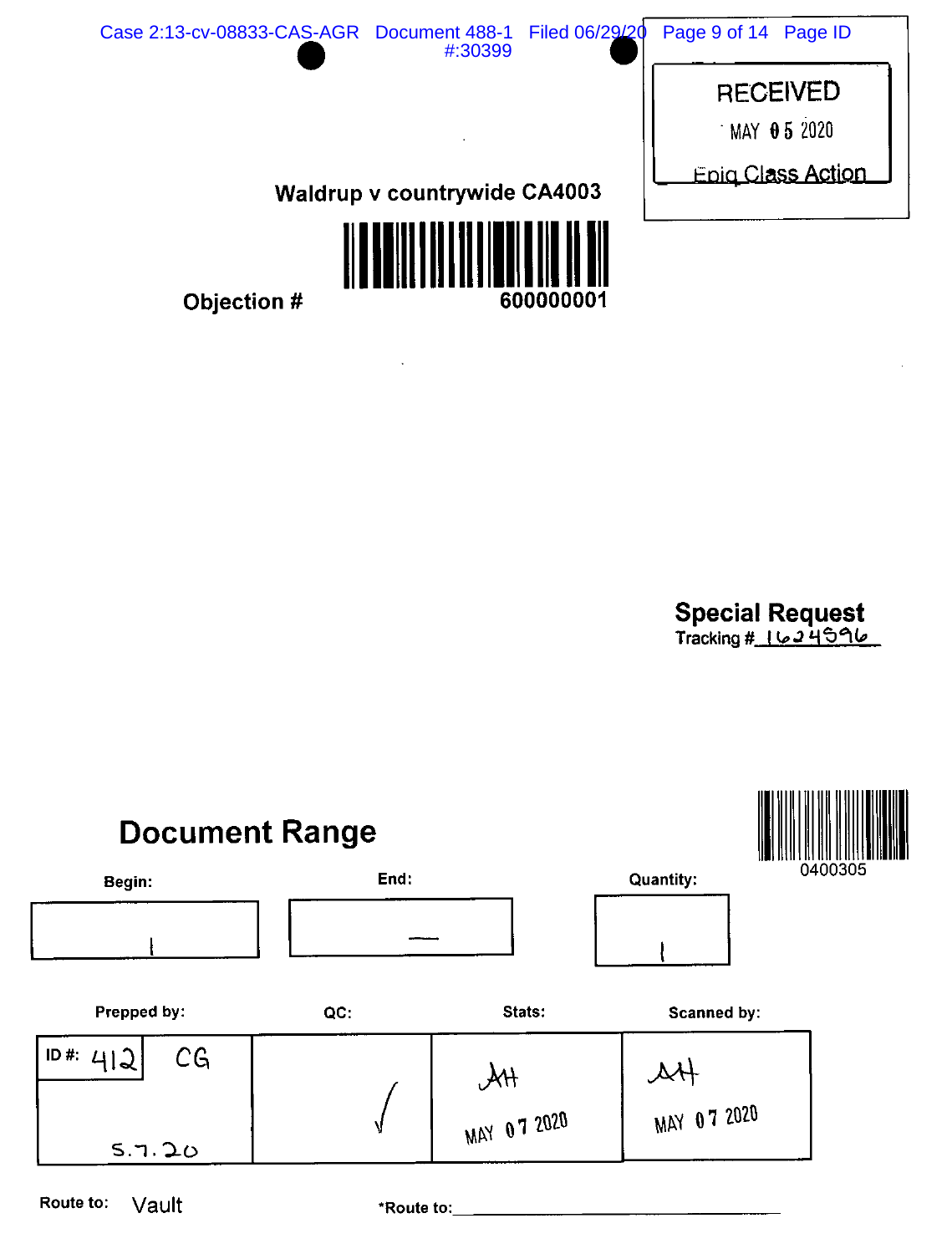Case 2:13-cv-08833-CAS-AGR Document 488-1 Filed 06/29/20 Page 10 of 14 Page ID

4 29 20

Dear Steve W. Bernan, Hi my name is Franklin D. Allen. lan a class member of the countrycoide approvisal class actions settlement. After reviewing the 22 percent reimbursement.<br>is not acceptable for the us in horsement is not acceptable for the violation, I am requesting for mediation.

My loto : Franklin D. Allen Address Phone cell-Home  $Cmct$  $7$ 

Frakle alle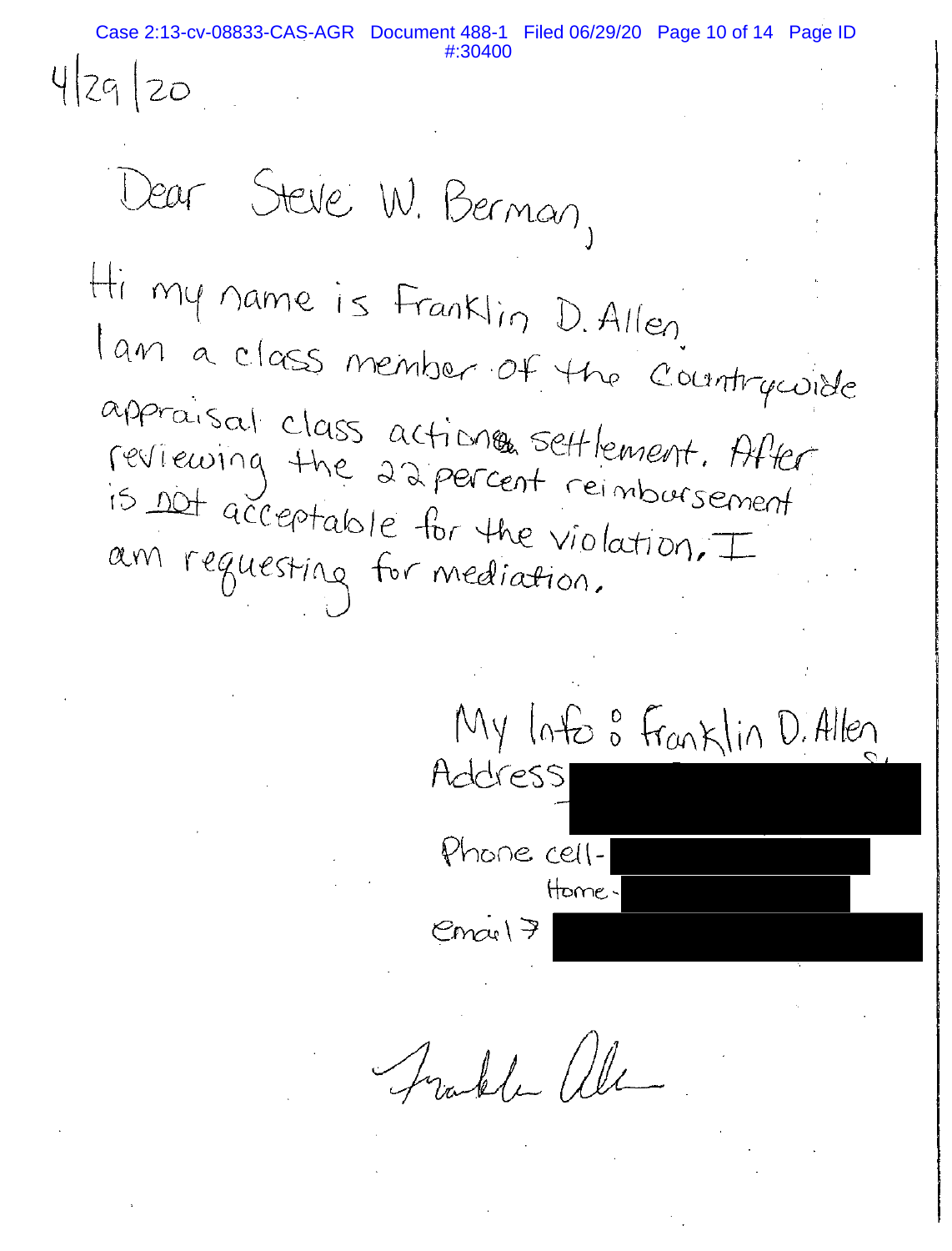Case 2:13-cv-08833-CAS-AGR Document 488-1 Filed 06/29/20 Page 11 of 14 Page ID #:30401**RECEIVED** APR 2 1 2020 **Epiq Class Action Waldrup v countrywide CA4003** 

600000002

Objection #

 $\ddot{\phantom{a}}$ 



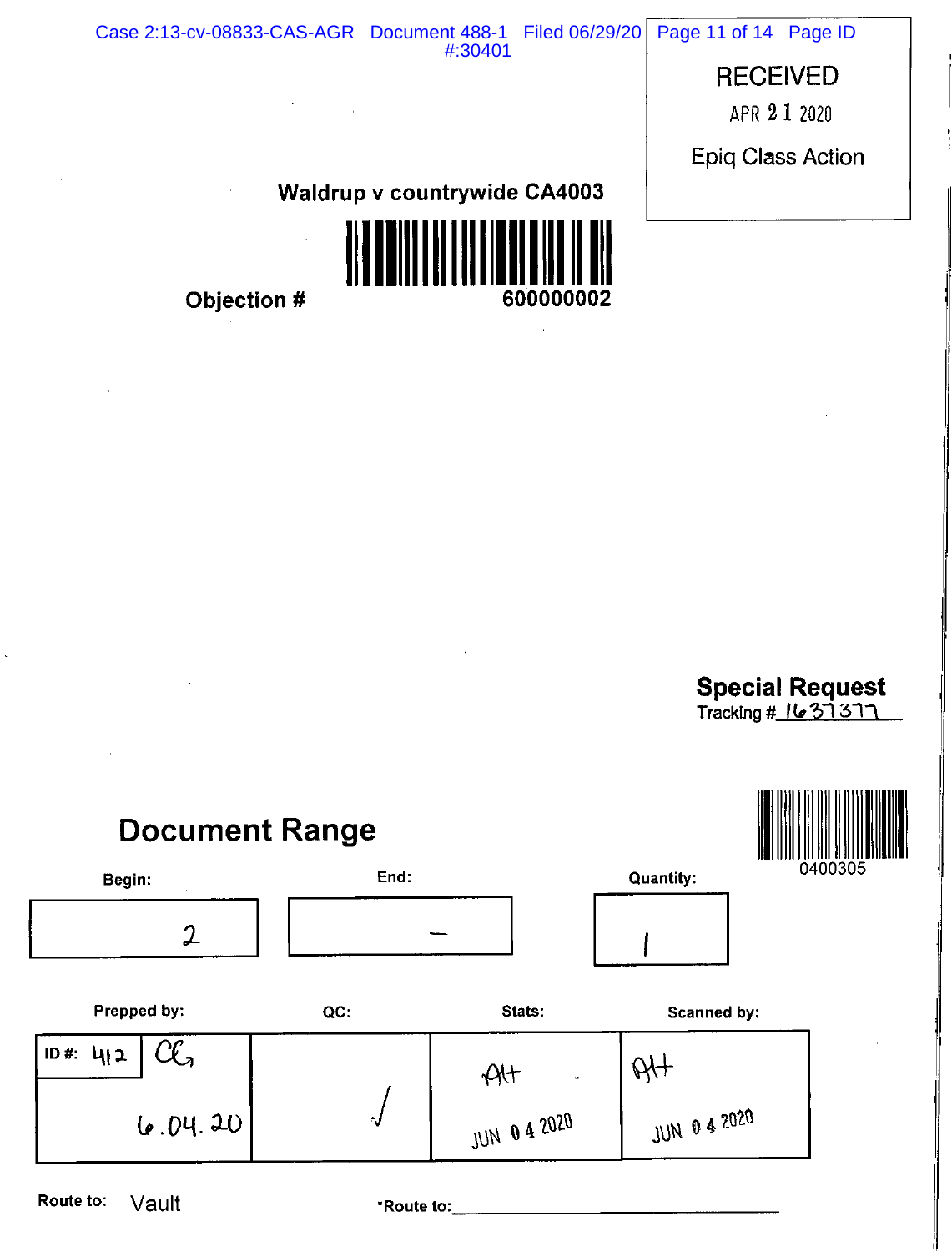From: Ernest Benavidez <ebenavidez@baronbudd.com> Sent: Wednesday, April 29, 2020 8:11 AM Subject: FW: Waldrup v. Countrywide Settlement

CAUTION: This email originated from outside of Epiq. Do not click links or open attachments unless you recognize the sender and know the content is safe.

Lindsay, please see message below from class member James Mack. Thank you.

**Ernest Benavidez** 

From: James Mack Sent: Tuesday, April 21, 2020 6:42 AM To: Dan Alberstone <dalberstone@baronbudd.com> Cc: Roland Tellis <rtellis@baronbudd.com>; Mark Pifko <MPifko@baronbudd.com> Subject: Waldrup v. Countrywide Settlement

JAMES E. MACK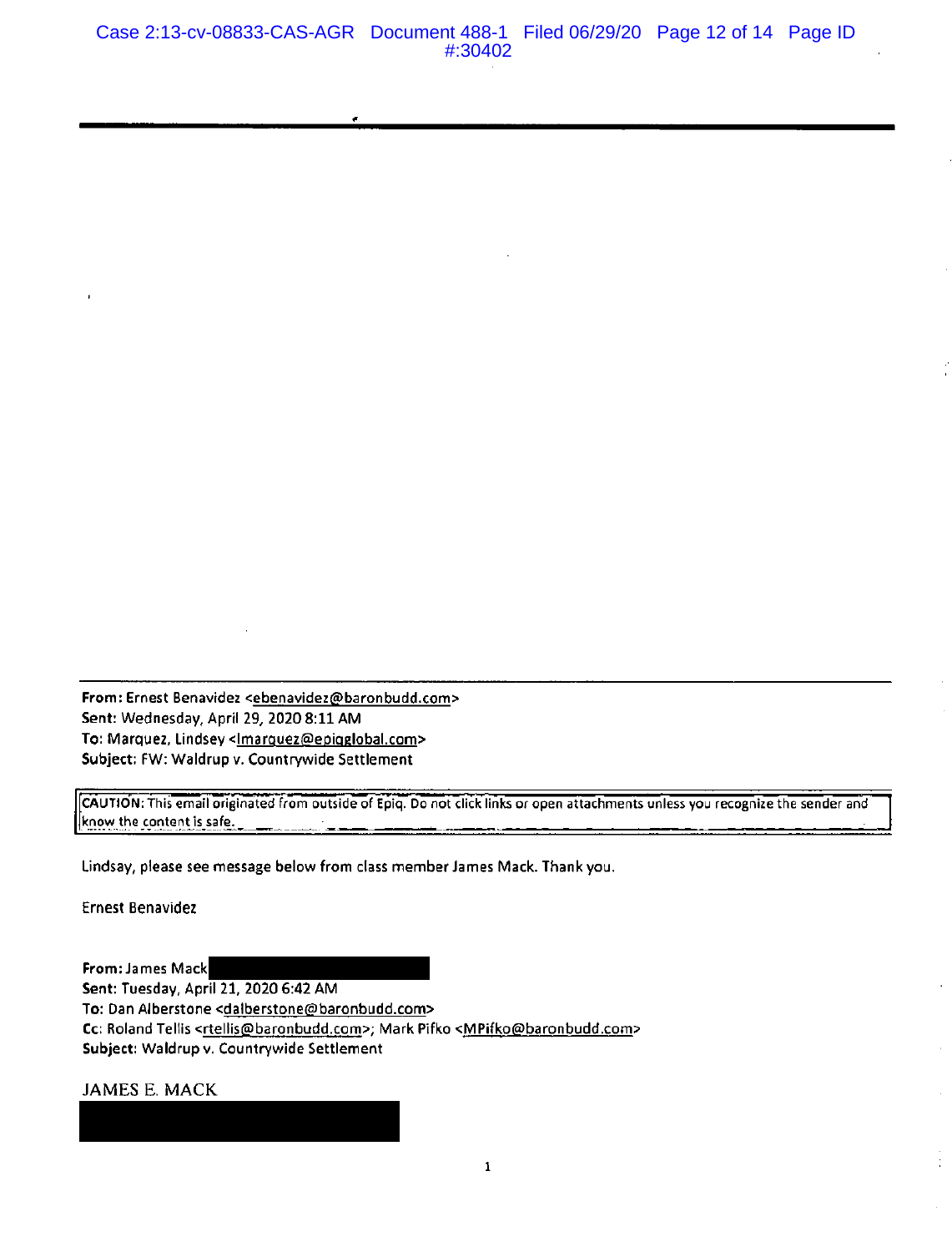#### Case 2:13-cv-08833-CAS-AGR Document 488-1 Filed 06/29/20 Page 13 of 14 Page ID #:30403

- a. The address for all properties for which you obtained an appraisal qualifying you as a member of the Class;
- b. Statement that you object to the Settlement, in whole or in part (and if in part, which part); OBJECT (IN PART) OF ONLY 22%.
- c. Statement of the legal and factual basis for your objection;
- d. THE APPRAISAL FEE & A MEASLY \$110 BENEFIT CHECK, THE SETTLEMENT SHOULD BE MUCH GREATER FOR THE AGGRAVATION CAUSE BY THE DEFENDANTS
- e. Copies of any documents that you wish to submit in support of your position.
- f. NO DOCUMENT TO SUBMIT.